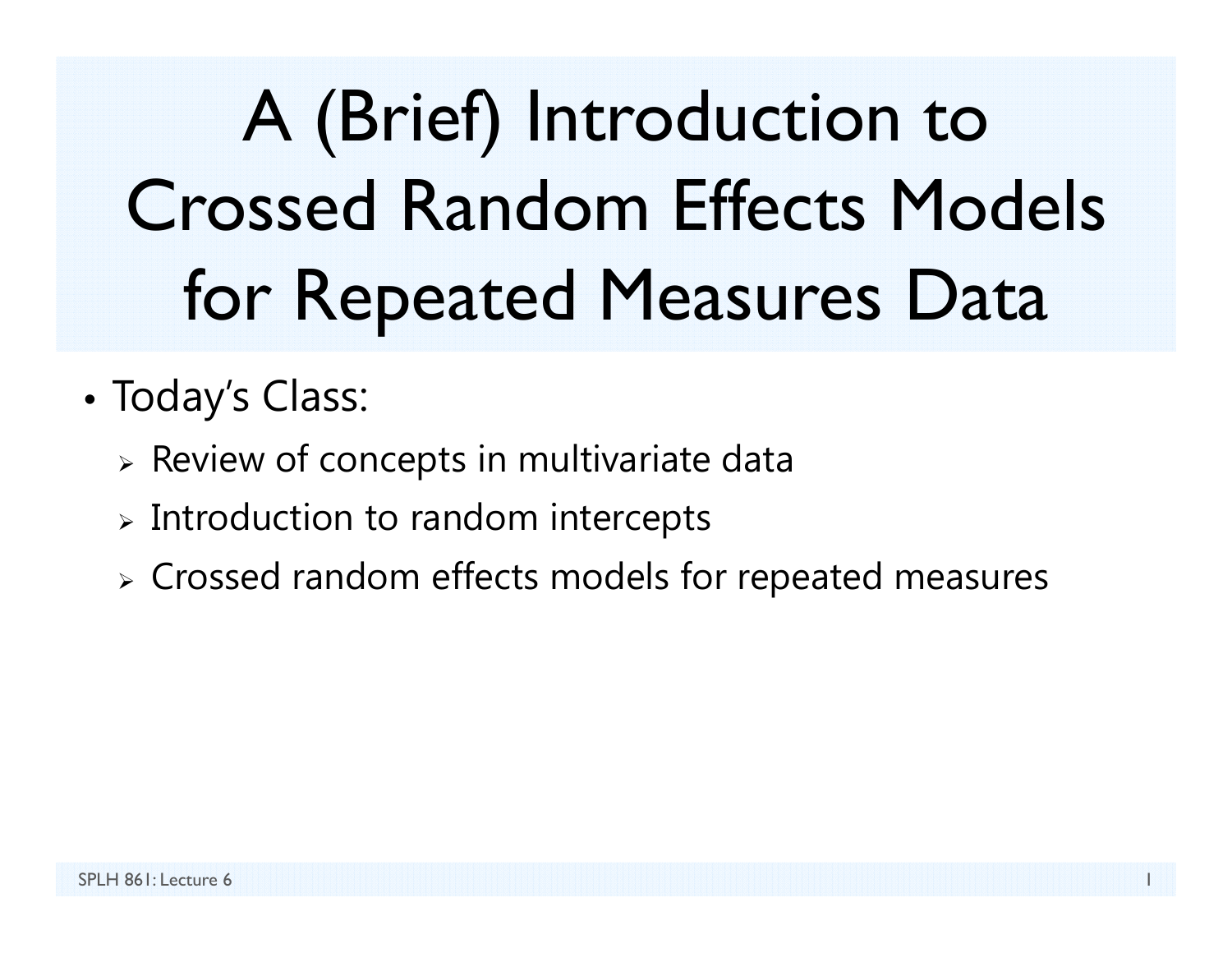# The Two Sides of \*Any\* Model

#### • **Model for the Means:**

- *Aka* **Fixed Effects**, Structural Part of Model
- What you are used to **caring about for testing hypotheses**
- $\triangleright$  How the expected outcome for a given observation varies as a function of values on predictor variables

#### • **Model for the Variance:**

- *Aka* **Random Effects and Residuals**, Stochastic Part of Model
- $\triangleright$  How residuals are distributed and related across observations
- What you are used to **making assumptions about** instead…
- For general linear models, that residuals come from a **normal** distribution, are **independent** across persons, and have **constant variance** across persons and predictors ("identically distributed")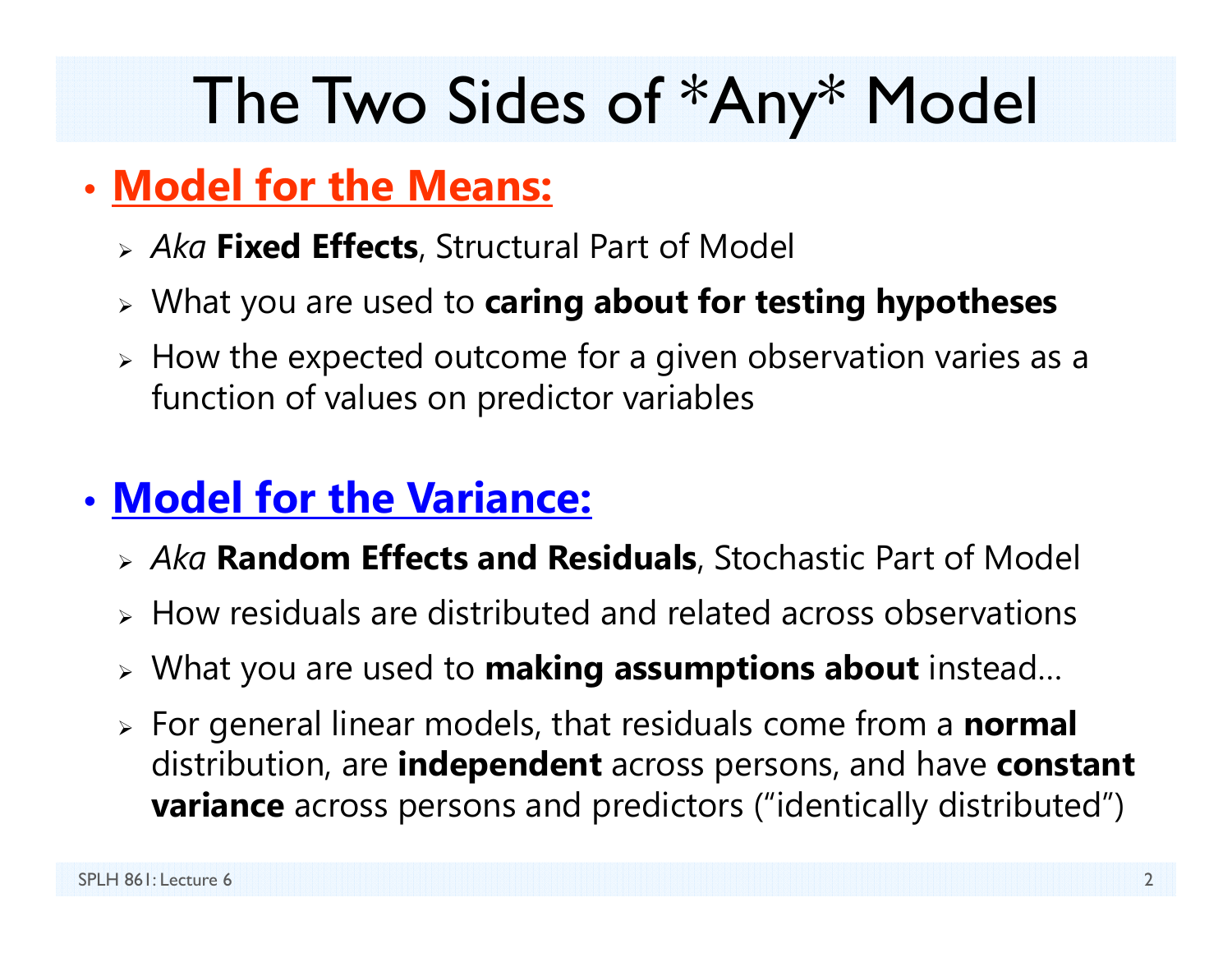The Two Sides of a *General Linear* Model

$$
y_i = \beta_0 + \beta_1 X_i + \beta_2 Z_i + \beta_3 X_i Z_i \dots + e_i
$$

#### • **Model for the Variance:**

Our new focus

- $e_i \sim N(0, \sigma_e^2)$  $_{\rm e}^{2})$  $\rightarrow$  ONE residual (unexplained) deviation
- $e_i$  has a mean of 0 with some estimated constant variance  $\sigma_{\rm e}$  $_{\rm e}^2$ , is normally distributed, is unrelated to predictors, and is unrelated across observations (across all people here)

#### •**· Estimated parameter is residual <u>variance</u> (not each e<sub>i</sub>)**

- •• What happens when each person has more than one  $y_i$ ? A single independent  $\mathbf{e_i}$  will not be sufficient because:
	- •Each outcome may have a different amount of residual variance
	- •Residuals of outcomes from the same person will be correlated
	- •So we need multivariate models with a new model for the variance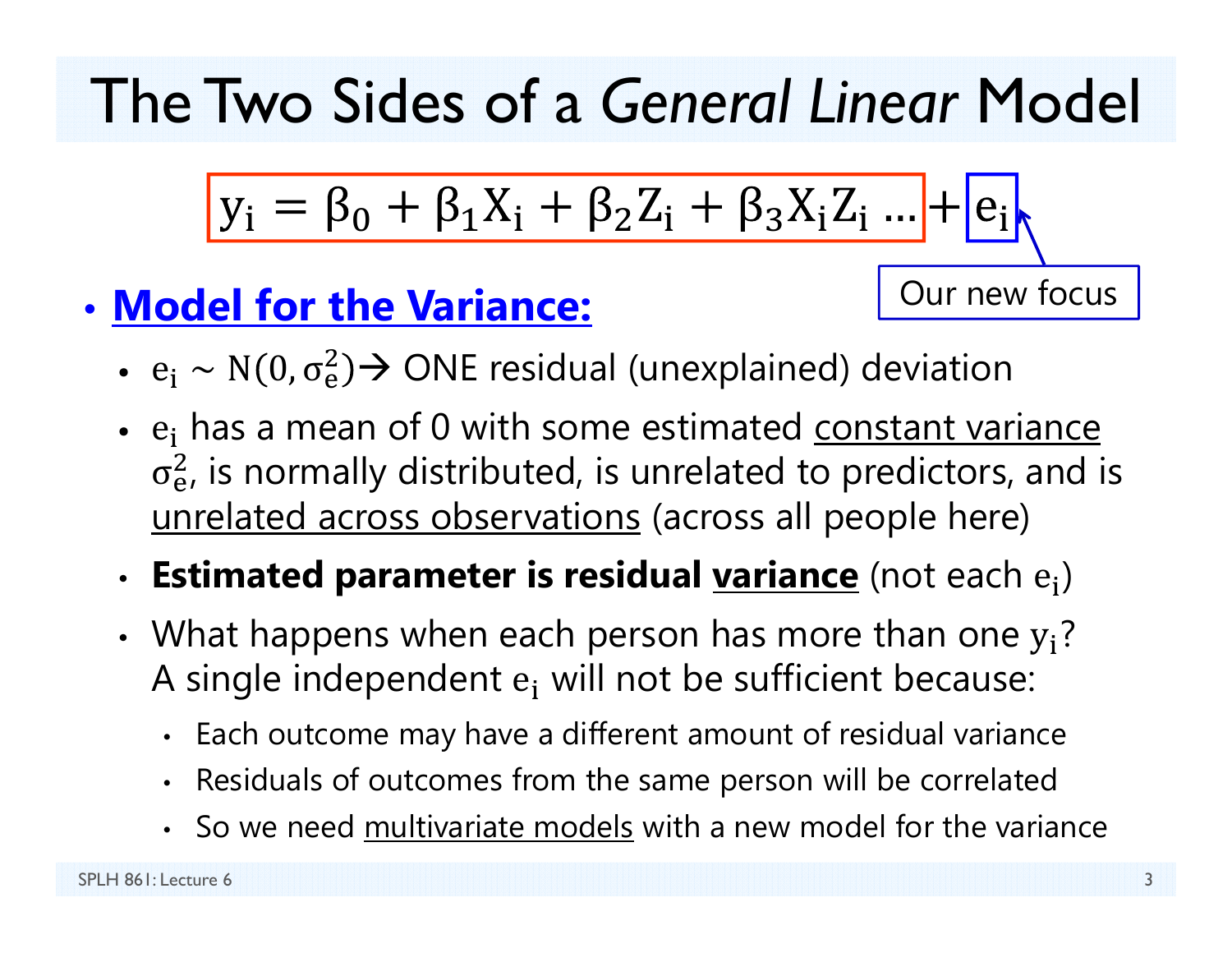### Comparing Models for the Variance

- **Relative model fit** is indexed by 2\*sum of individual LL values = **−2LL**
	- **<sup>−</sup>2LL indicates BADNESS of fit (shortness), so smaller values = better models**
	- $\blacktriangleright$ **LL indicates GOODNESS of fit (tallness), so larger values = better models**
- **Nested variance models are compared using <sup>−</sup>2LL values: − 2 ∆LL Test**  (aka, " $\chi^2$  test" in SEM; "deviance difference test" in MLM)

Results of 1. and 2. must be positive values! "fewer" = from model with fewer parameters "more" = from model with more parameters

- 1.. Calculate −2ΔLL = (−2LL<sub>fewer</sub>) − (−2LL<sub>more</sub>) OR −2ΔLL = −2 \*(LL<sub>fewer</sub> − LL<sub>more</sub>)
- 2.. Calculate Δdf: (# Parms<sub>more</sub>) – (# Parms<sub>fewer</sub>)
- 3.. Compare −2ΔLL to  $\chi^2$  distribution with df = Δdf *CHIDIST in excel will give exact p-values for the difference test; so will STATA lrtest*
- Nested or non-nested models can also be compared by **Information Criteria** that reflect **−2LL** AND # parameters used and/or sample size
	- **→ AIC** = Akaike IC = -2LL  $2 *$  (#parameters)
	- > BIC = Bayesian IC = -2LL + log(N)\*(#parameters) → penalty for complexity
	- $\triangleright$   $\,$  No significance tests or critical values, just "smaller is better"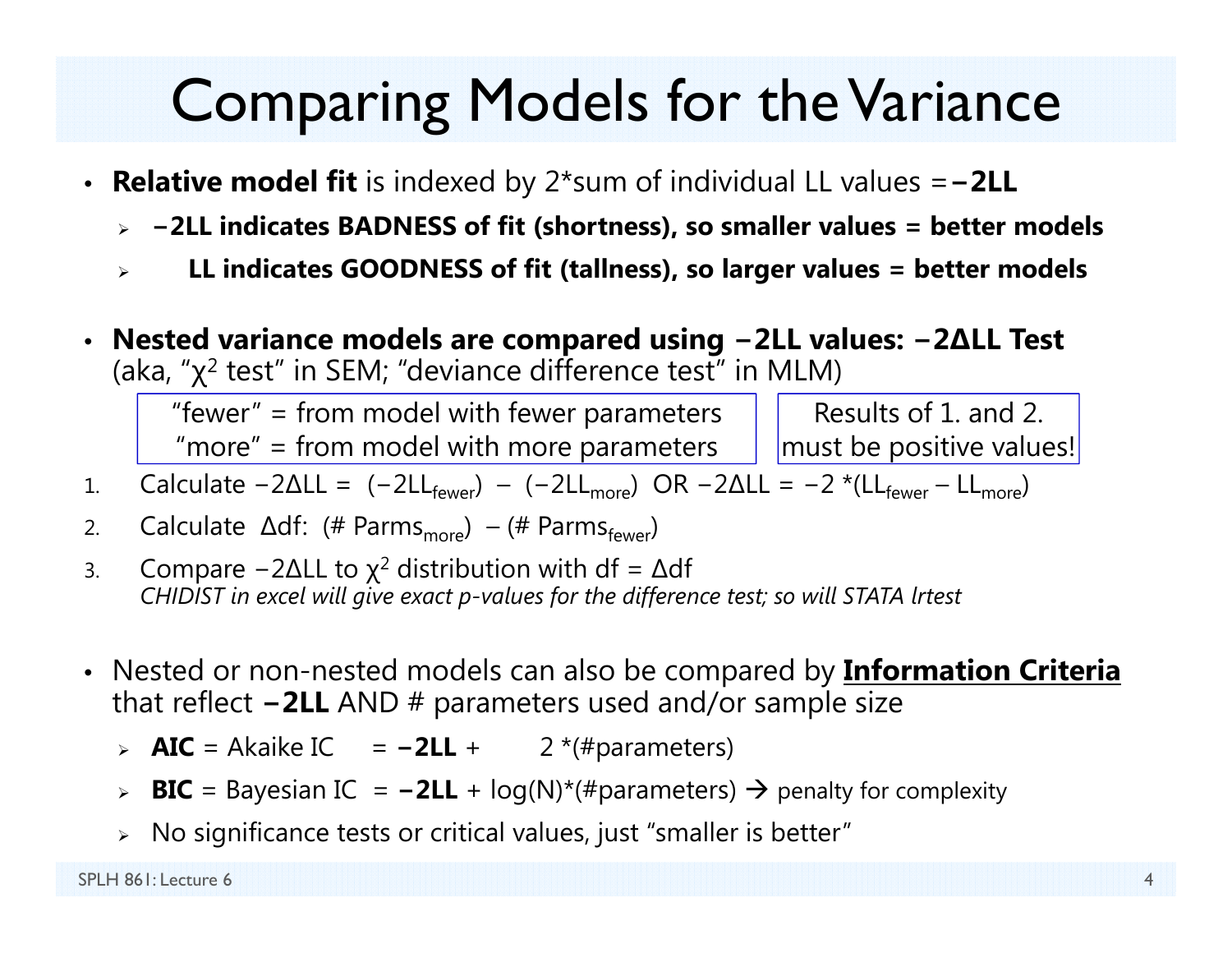# Types of Multivariate Models

When  $\mathbf{y_{i}}$  is still a single outcome conceptually, but:

- You have 2+ outcomes per person as created by multiple conditions (e.g., longitudinal or repeated measures designs)
	- > If there really is only one outcome per condition, then "ANOVA" models are potentially problematic restrictions of more general multivariate models in which there is a "right answer" for the residual variance and covariance across conditions (as shown in Lecture 5 and Example 5)
	- If each condition has more than one outcome (e.g., per trial), do **NOT** aggregate them into a condition mean outcome! Up next is what to do instead, although there will not be a "right answer" of variance and covariance against which to judge the fit of your model for the variance
- When your  $\mathsf{y}_{\mathsf{i}}$  comes from people nested/clustered in groups  $\;$ (e.g., children nested in teachers, people nested in families)
	- $\triangleright$  You really have multivariate outcomes of a group, and there also won't be a single "right answer" for the model for the variance (up next time)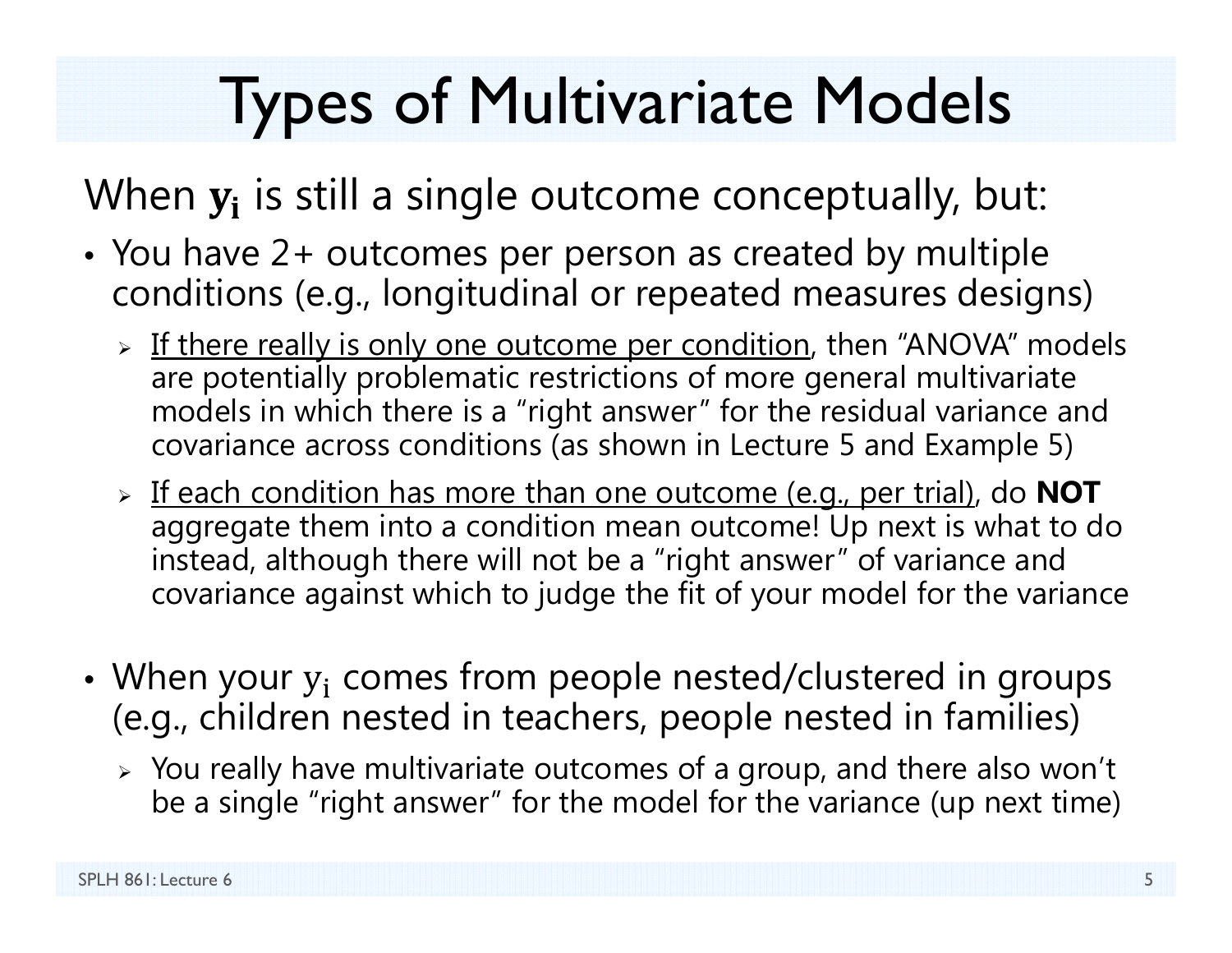### From a "Multivariate" to "Stacked" Data

#### **New data structure so that**  ܑ **is still a single outcome….**

| RM ANOVA uses "wide"                                                                     |                                          |                                  |                     |                    |                       | <b>ML/REML in MIXED</b>                    | ID             | Girl           | <b>Time</b>         |                |
|------------------------------------------------------------------------------------------|------------------------------------------|----------------------------------|---------------------|--------------------|-----------------------|--------------------------------------------|----------------|----------------|---------------------|----------------|
| l <b>multivariate</b> data structure:                                                    |                                          |                                  |                     |                    |                       | uses "long" or                             | 100            | $\overline{0}$ | $\mathbf{1}$        | 5              |
| ID<br><b>T4</b><br>Girl<br>T <sub>2</sub><br>T3<br>T1                                    |                                          |                                  |                     |                    |                       | stacked data<br>structure instead:         | 100            | $\overline{0}$ | 2                   | 6              |
|                                                                                          |                                          |                                  |                     |                    |                       |                                            | 100            | $\Omega$       | 3                   | 8              |
| 100<br>101                                                                               | $\overline{0}$<br>$\mathbf 1$            | 5 <sup>5</sup><br>$\overline{4}$ | 6<br>$\overline{7}$ | 8<br>and the state | 12 <sup>°</sup><br>11 | A case is now one                          | 100            | $\Omega$       | $\overline{4}$      | 12             |
|                                                                                          | outcome per person<br>Only cases missing |                                  |                     |                    |                       | 101                                        | $\overline{1}$ | $\overline{1}$ | $\overline{4}$      |                |
| A row = a case = a person                                                                |                                          |                                  |                     |                    |                       | data are excluded                          | 101            | $\mathbf 1$    | 2                   | $\overline{7}$ |
| So people missing any data<br>are excluded (data from ID<br>101 are not included at all) |                                          |                                  |                     |                    |                       | ID 100 uses 4 cases<br>ID 101 uses 3 cases | 101<br>101     | $\mathbf{1}$   | 3<br>$\overline{4}$ | 11             |
|                                                                                          |                                          |                                  |                     |                    |                       |                                            |                |                |                     |                |

Time can also be **unbalanced** across people such that each person can have his or her own measurement schedule: Time "0.9" "1.4" "3.5" "4.2"…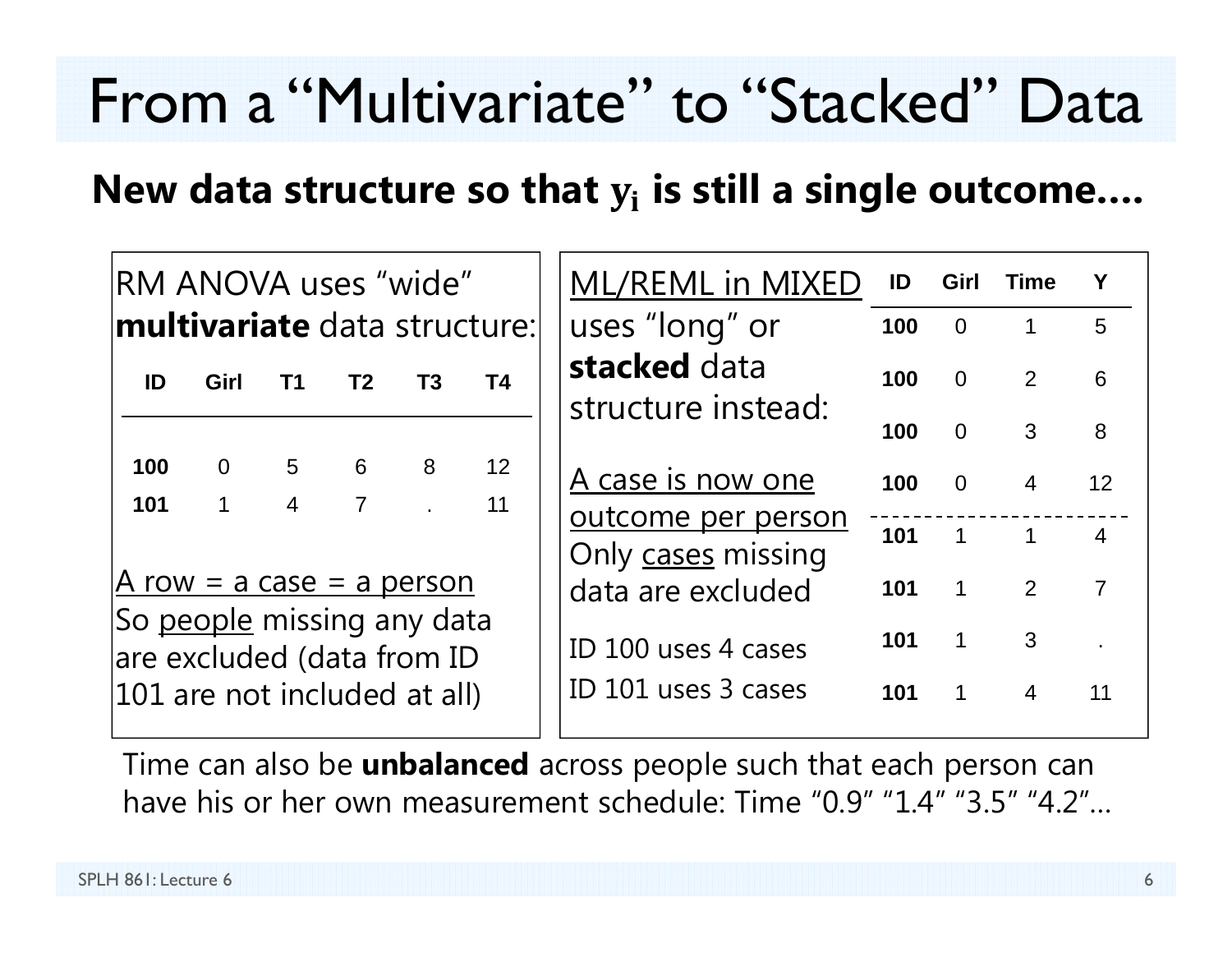# Multivariate = Multilevel Models

 $\bullet\,$  When  $\mathbf{y_{i}}$  is still a single outcome conceptually, but you  $\,$ have more than one  $\mathbf{y_{i}}$  per person or per group, the models (for the variance) used for these data are usually referred to as "multilevel" models

 $\triangleright$  aka, hierarchical linear models, general linear mixed models

- • They are based on the idea of separating what was just a single "residual variance" into multiple "kinds" of variance that arise from different dimensions of sampling, each of which can be explained by predictors of that same kind
	- $\triangleright$  e.g., between-person, between-item, between-group variances
	- $\triangleright$  A "level" is a set of variances that are unrelated to the other sets of variances, but we won't worry about this notation for now…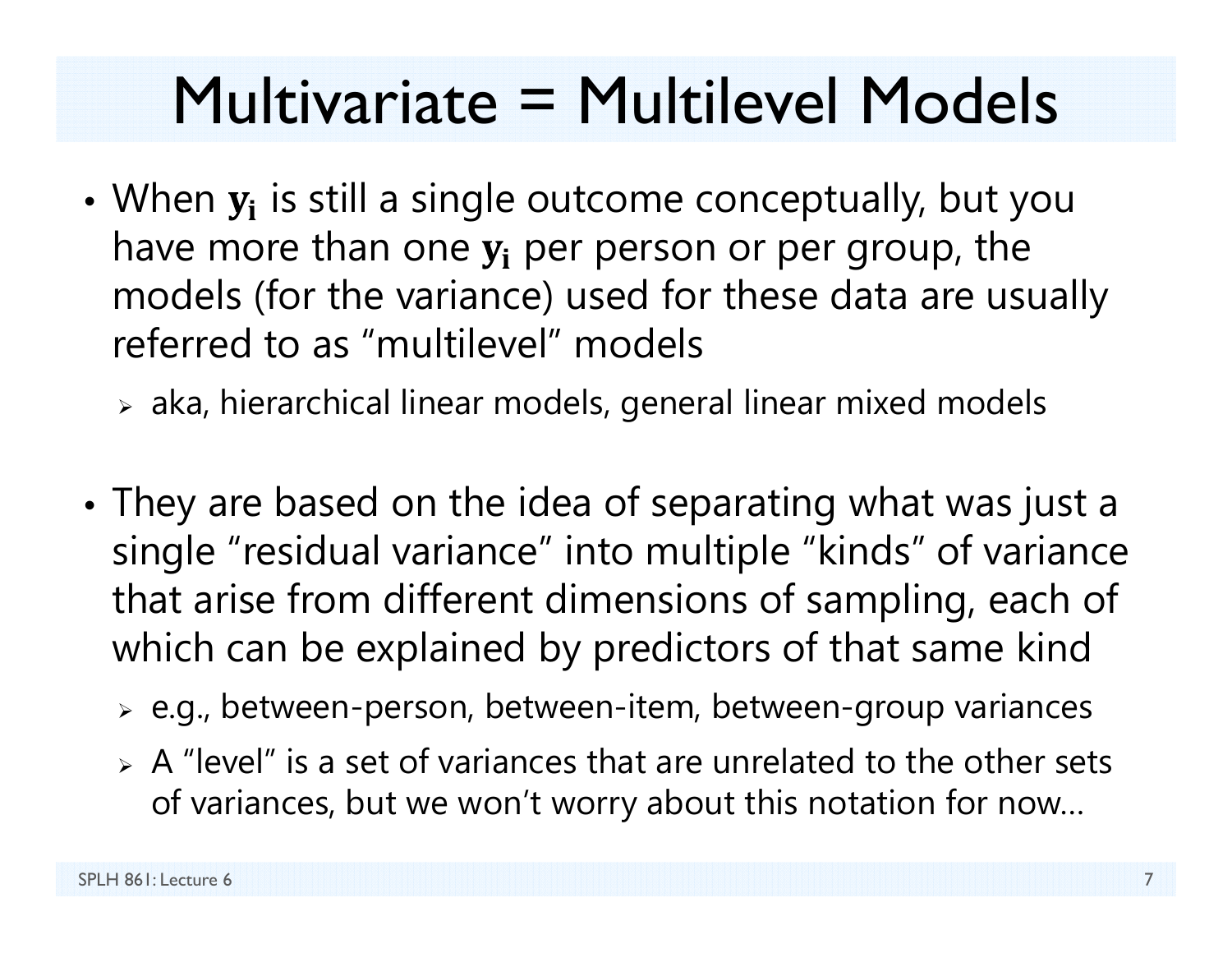# An Empty Between-Person Model (i.e., Single-Level)

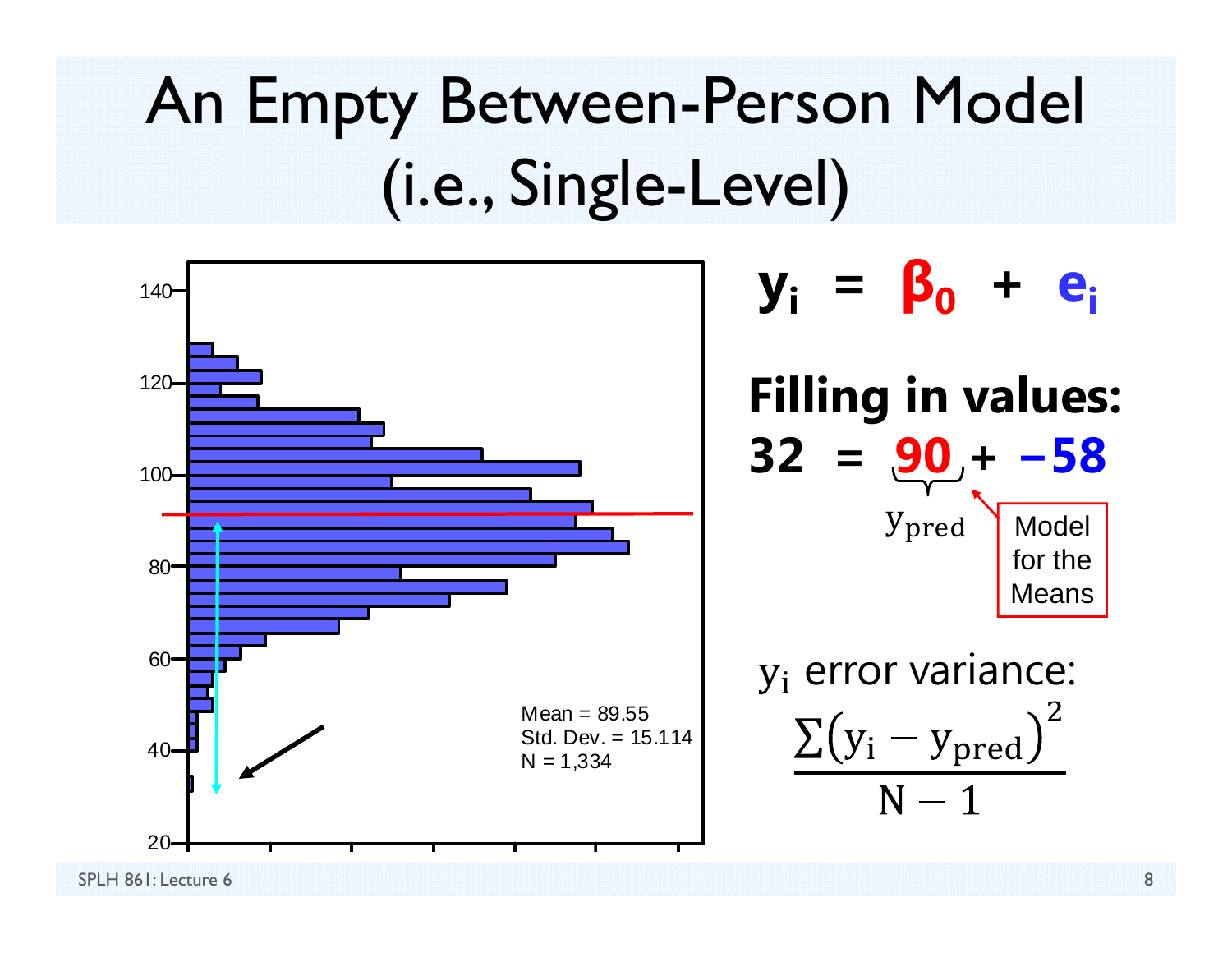# Adding Within-Person Information… (i.e., to become a Multilevel Model)

Full Sample Distribution 3 People, 5 Occasions each



SPLH 861: Lecture 6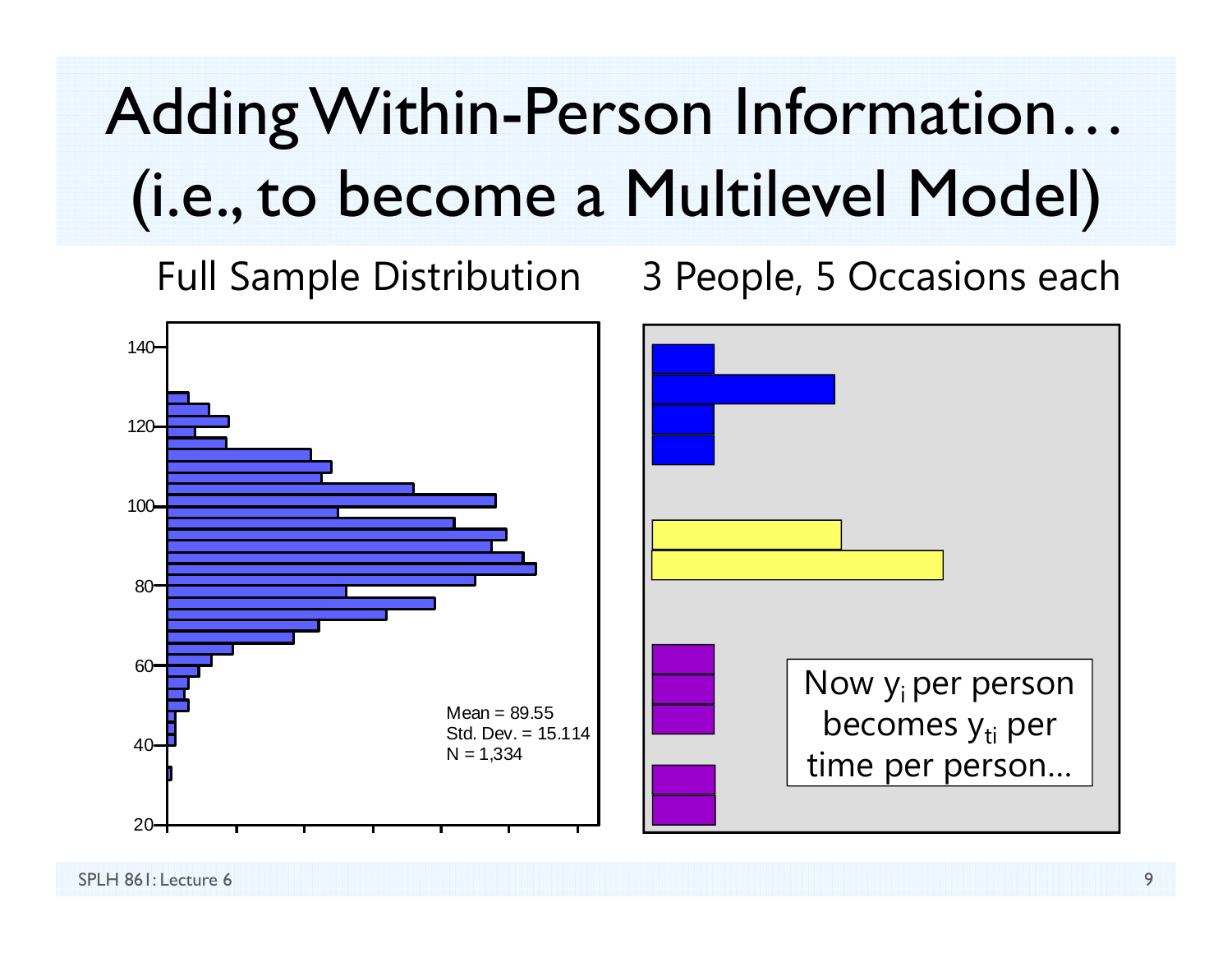# Empty  $+W$ ithin-Person Model for  $y_{ti}$



#### Start off with mean of y<sub>ti</sub> as **"best guess" for any value:**

- = Grand Mean
- = Fixed Intercept

**Can make better guess by taking advantage of repeated observations:**

- = Person Mean
- $\rightarrow$  Random Intercept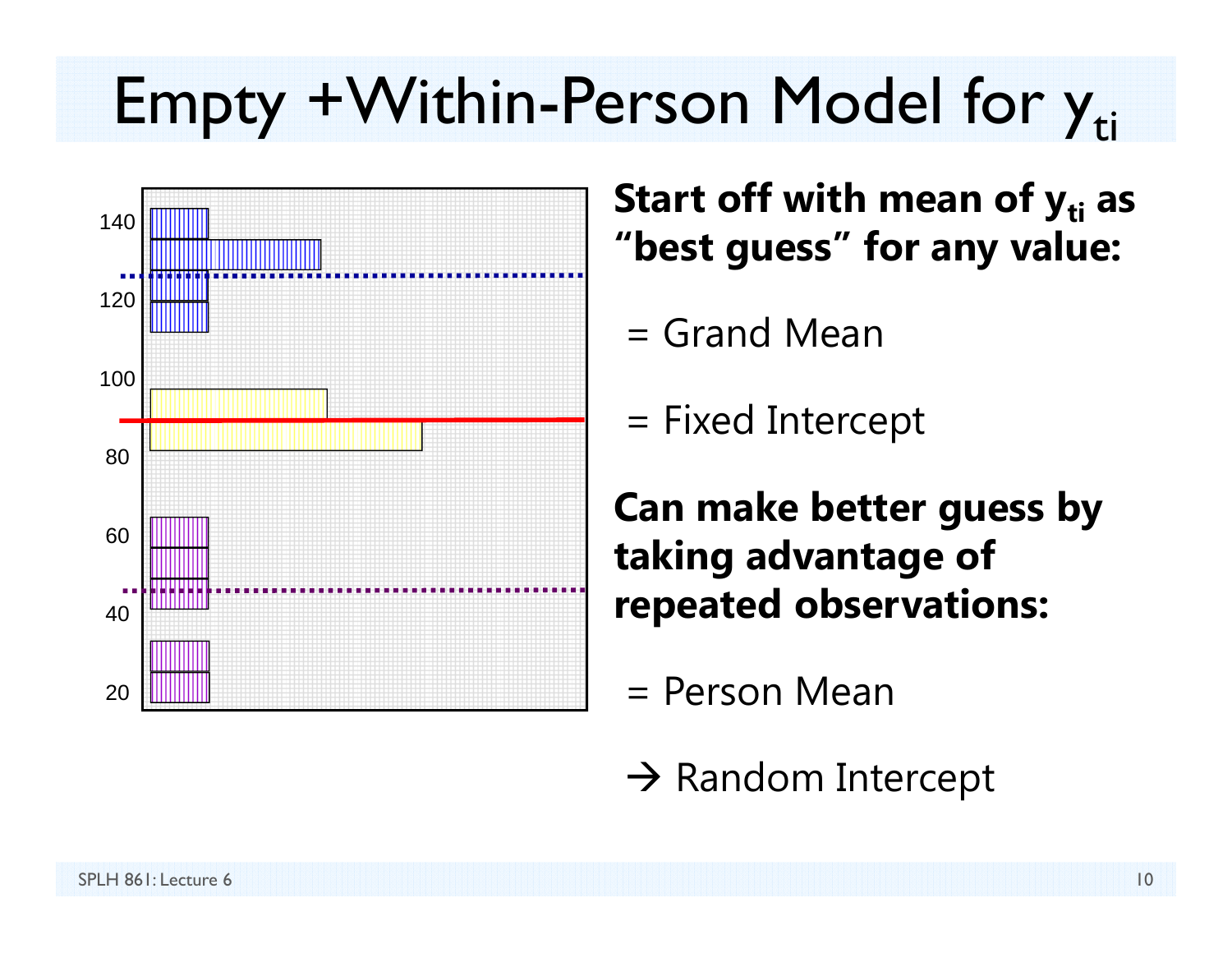# Empty +Within-Person Model



#### $\mathbf{y}_{\mathsf{ti}}$  variance  $\boldsymbol{\rightarrow}$  2 sources:

#### **Between-Person (BP) Variance:**

- $\rightarrow$ Differences from **GRAND** mean
- $\rightarrow$ **INTER**-Individual Differences

#### **Within-Person (WP) Variance:**

- $\rightarrow$ Differences from **OWN** mean
- $\rightarrow$ **INTRA**-Individual Differences
- $\rightarrow$  This part is only observable through longitudinal data.

#### **Now we have 2 piles of**  variance in y<sub>ti</sub> to predict.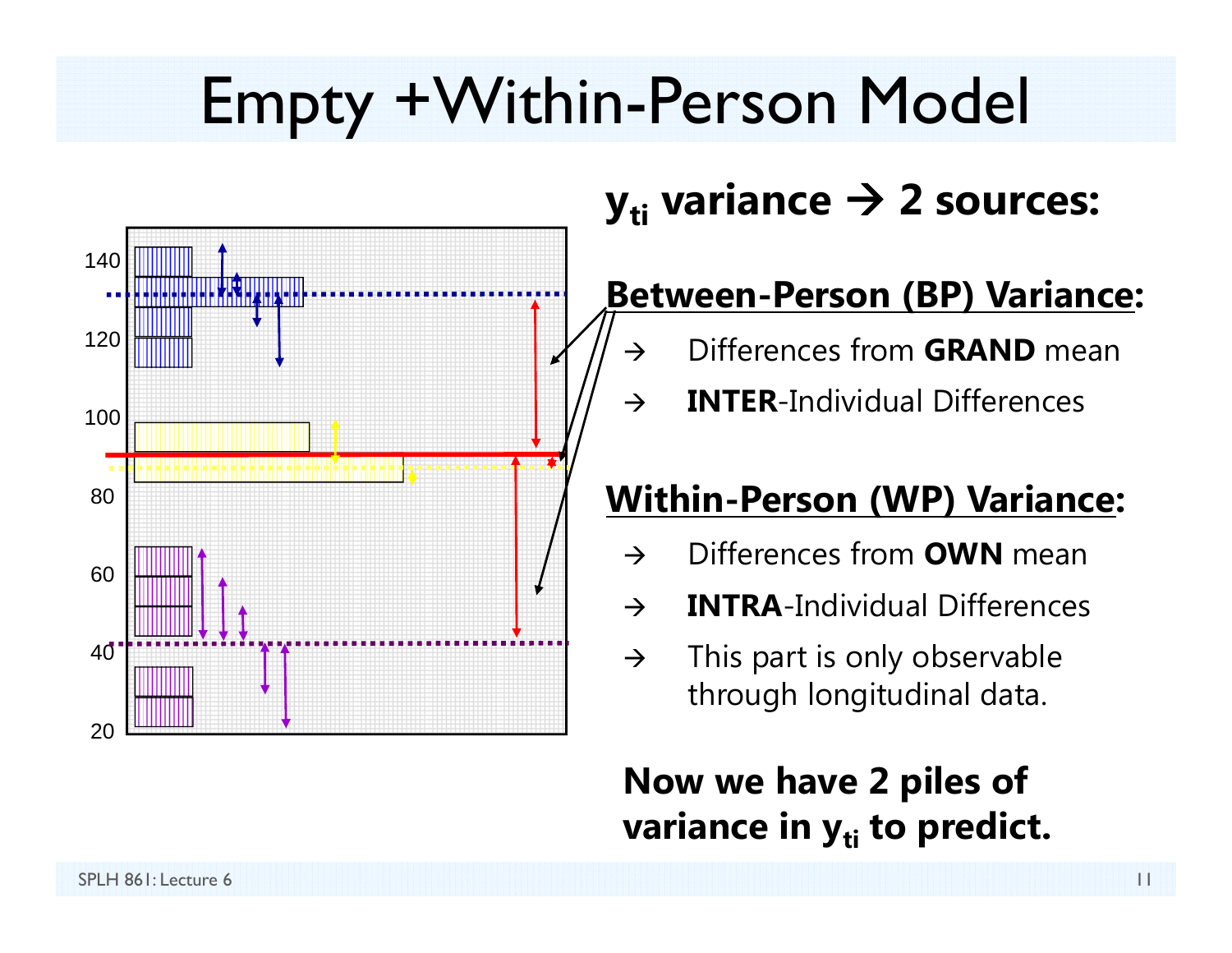### Hypothetical Longitudinal Data (black line = sample mean)



SPLH 861: Lecture 6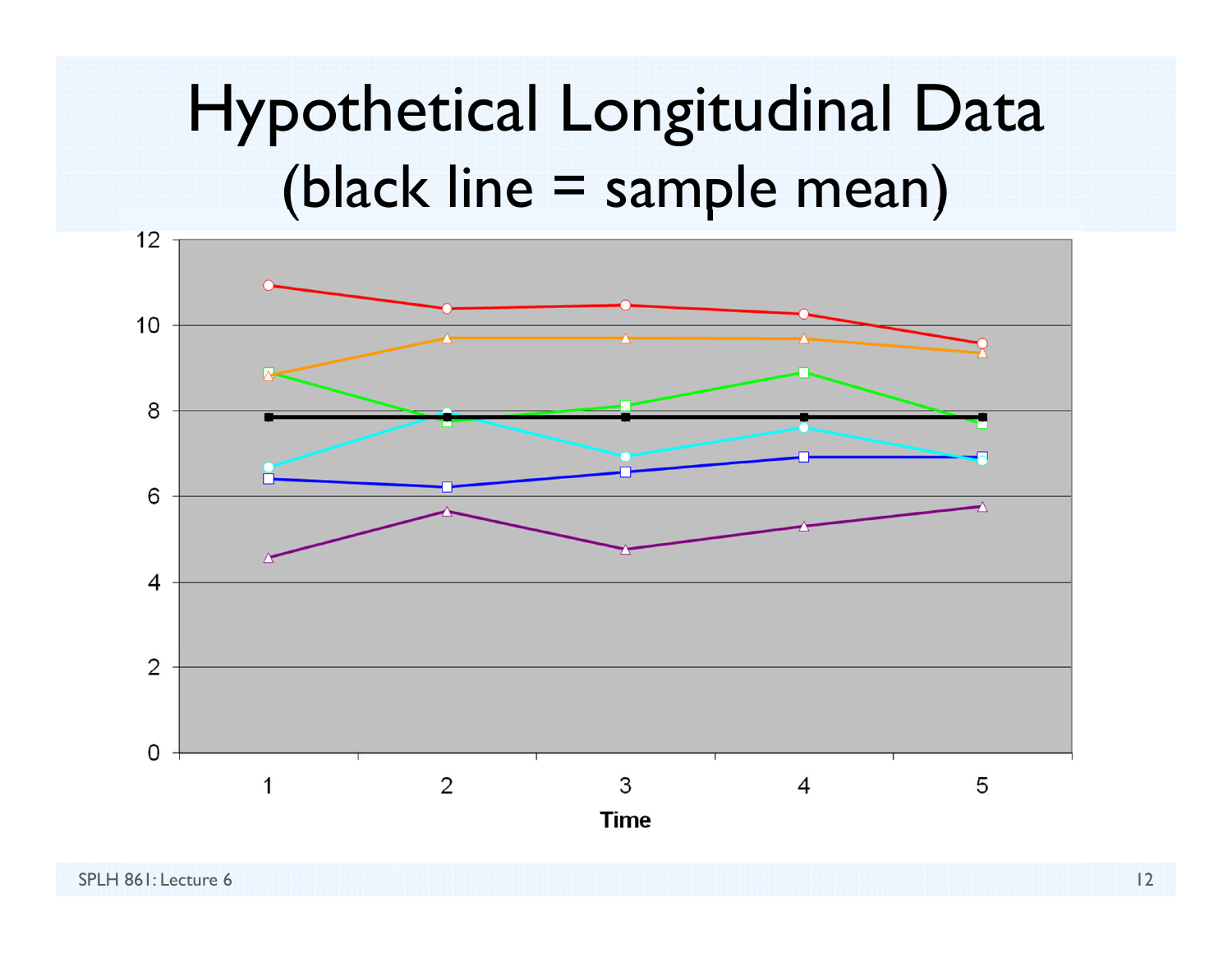### "Error" in a BP Model for the Variance: Single-Level Model

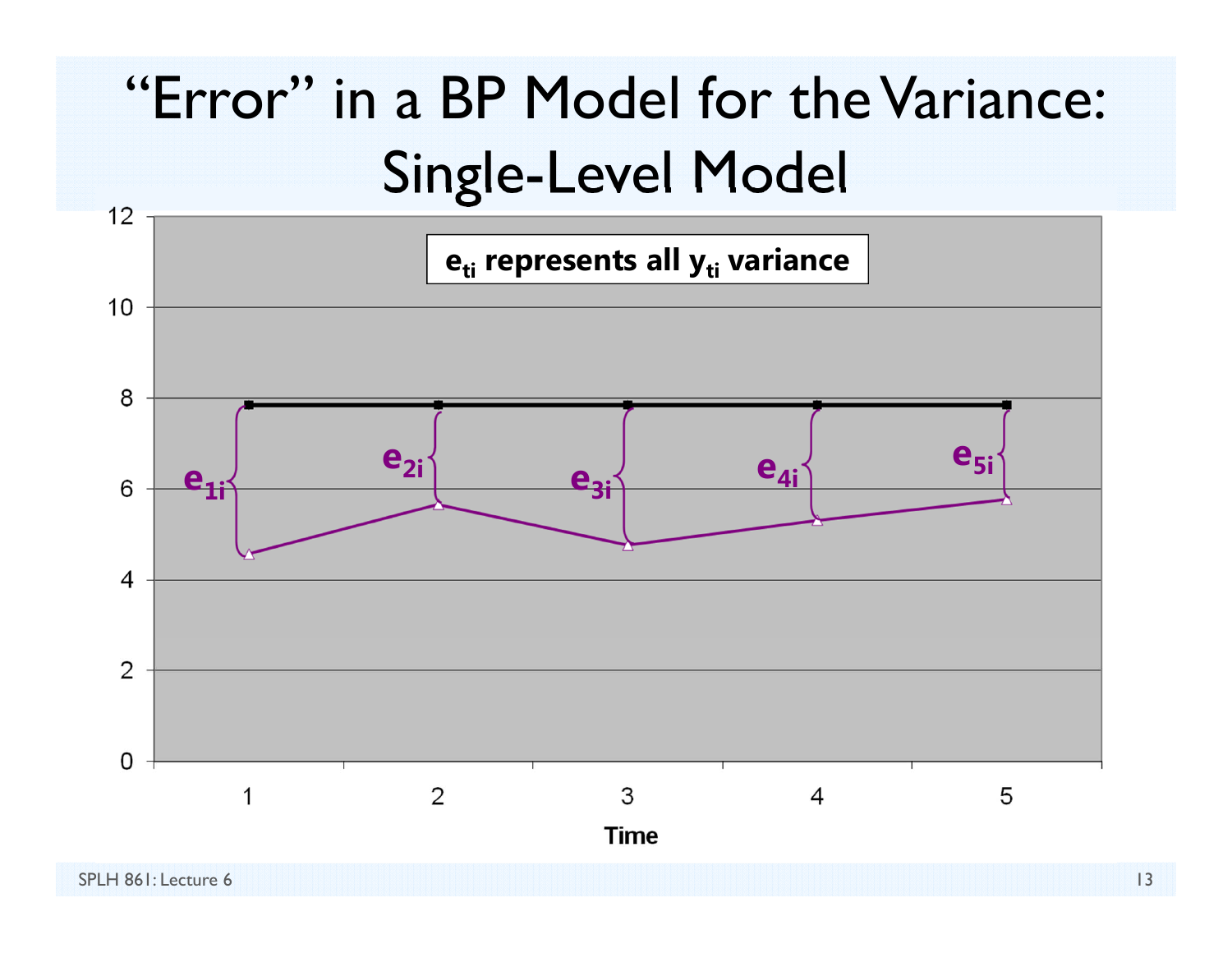#### "Error" in a +WP Model for the Variance: Multilevel Model

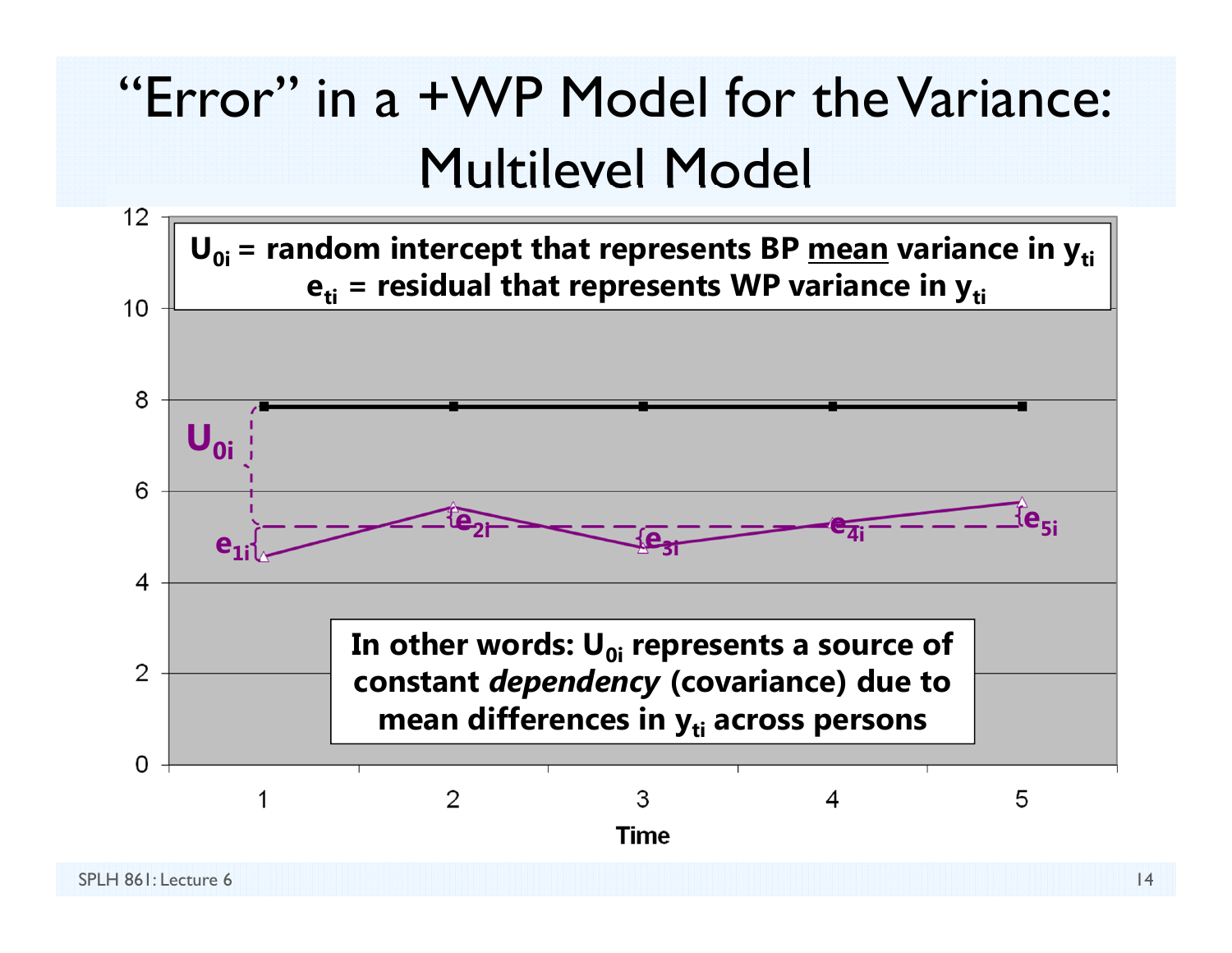# Empty +Within-Person Model

 $\rightarrow$ 



#### $\mathbf{y}_{\mathsf{ti}}$  variance  $\boldsymbol{\rightarrow}$  2 sources:

#### **Level 2 Random Intercept <u>Variance</u> (of U<sub>0i</sub>, as τ** $_0^2$ **):**

- **Between**-Person Variance
- $\rightarrow$ Differences from **GRAND** mean
- $\rightarrow$ **INTER**-Individual Differences

#### **Level 1 Residual Variance** (of e<sub>ti</sub>, as  $\sigma_{\rm e}^2$ ):

- $\rightarrow$ **Within**-Person Variance
- $\rightarrow$ Differences from **OWN** mean
- $\rightarrow$ **INTRA**-Individual Differences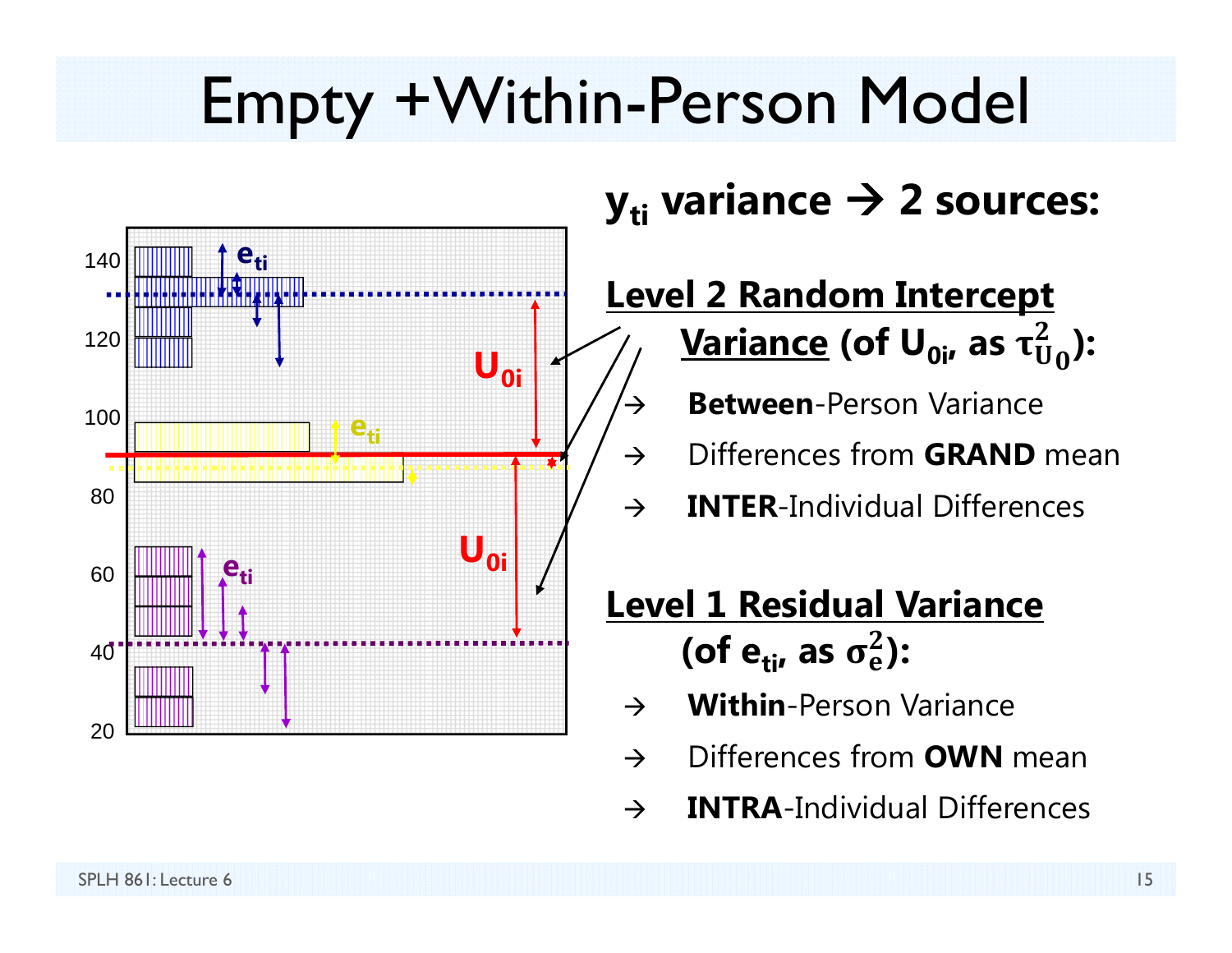# BP vs. +WP Empty Models

•Empty **Between-Person** Model (used for 1 occasion):

**yi <sup>=</sup> β 0 <sup>+</sup> ei**

- **β 0** = fixed intercept = grand mean
- **e**<sub>i</sub> = residual deviation from GRAND mean
- •Empty **+Within-Person** Model (for >1 occasions):

#### **y**<sub>ti</sub> = β<sub>0</sub> + U<sub>0i</sub> + e<sub>ti</sub>

- **β 0** = fixed intercept = grand mean
- **U**<sub>oi</sub> = random intercept = individual deviation from GRAND mean
- **e**<sub>ti</sub> = time-specific residual deviation from OWN mean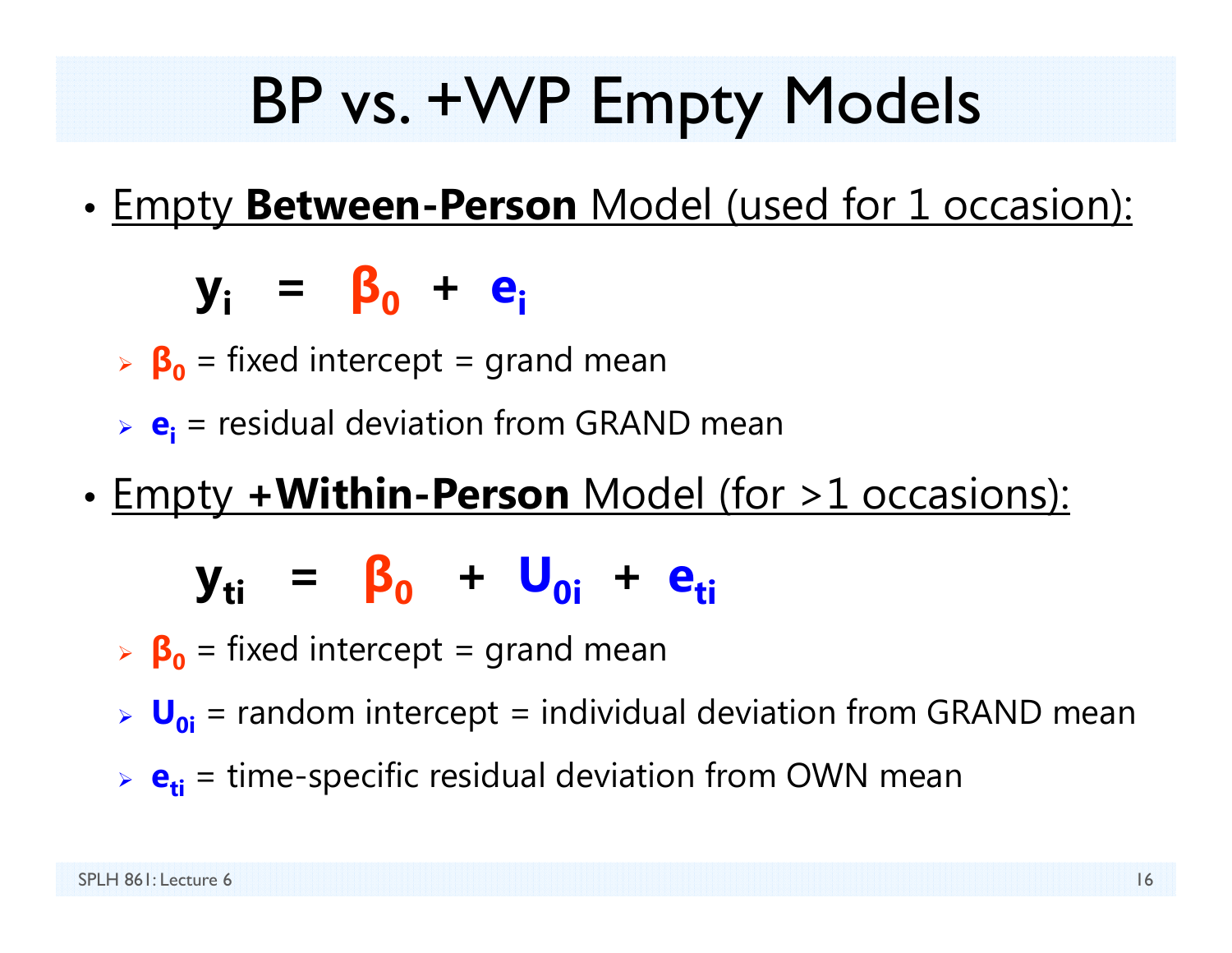# BP and +WP Conditional Models

- • Multiple Regression, **Between-Person** ANOVA: **1 PILE**
	- **yi = (β<sup>0</sup> <sup>+</sup>β1Xi <sup>+</sup>β2Zi…) + ei**
	- **► e<sub>i</sub>** → ONE residual, assumed uncorrelated with equal variance across observations (here, just persons)  $\rightarrow$  "BP (all) variation"
- • Repeated Measures, **Within-Person** ANOVA: **2 PILES**
	- **yti = (β<sup>0</sup> <sup>+</sup>β1Xi <sup>+</sup>β2Zi…) + U0i + eti**
	- **► U<sub>0i</sub>** → A random intercept for differences in person means, assumed uncorrelated with equal variance across persons  $\rightarrow$  "**BP (mean) variation**"=  $\tau_{U_0}^2$  is "leftover" after BP predictors
	- $\triangleright$   $\mathbf{e}_{\mathbf{t}} \rightarrow$  A residual that represents remaining time-to-time variation, usually assumed uncorrelated with equal variance across observations (now, persons and time)  $\rightarrow$  "WP variation"  $=$   $\sigma_e^2$  is also now "leftover" after WP predictors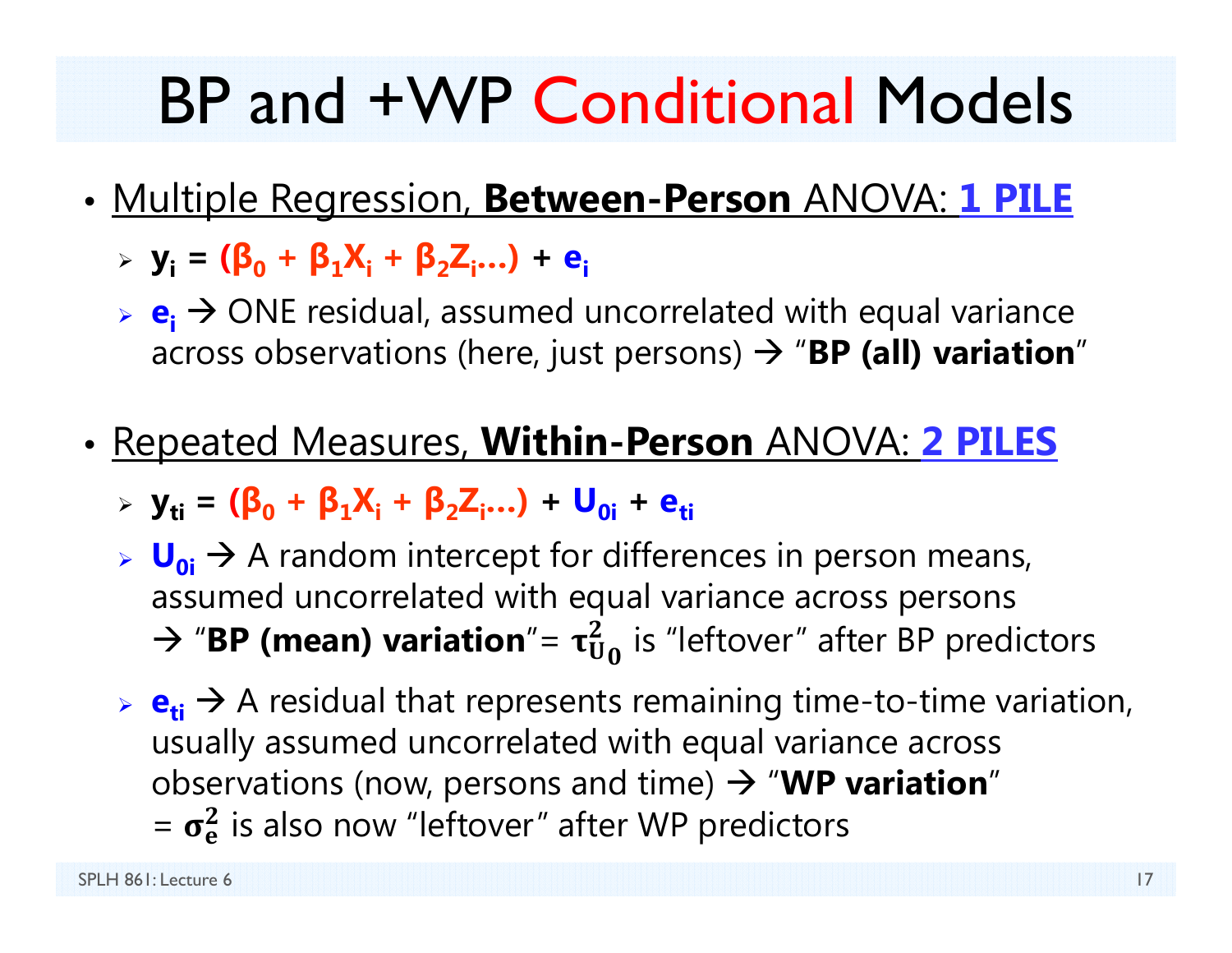# ANOVA works well when…

- Experimental stimuli are *controlled* and *exchangeable*
	- $\triangleright$  Controlled  $\rightarrow$  Constructed, not sampled from a population
	- $\triangleright$  Exchangeable  $\rightarrow$  Stimuli vary only in dimensions of interest
	- …What to do with non-exchangeable stimuli (e.g., words, scenes)?
- Experimental manipulations create *discrete conditions*
	- $\triangleright$  e.g., set size of 3 vs. 6 vs. 9 items
	- $\triangleright$  e.g., response compatible vs. incompatible distractors
	- …What to do with *continuous* item predictors (e.g., time, salience)?
- One has *complete data*
	- $\triangleright$   $\,$  e.g., if outcome is RT and accuracy is near ceiling
	- $\triangleright$  e.g., if responses are missing for no systematic reason
	- …What if data are not missing completely at random (e.g., inaccuracy)?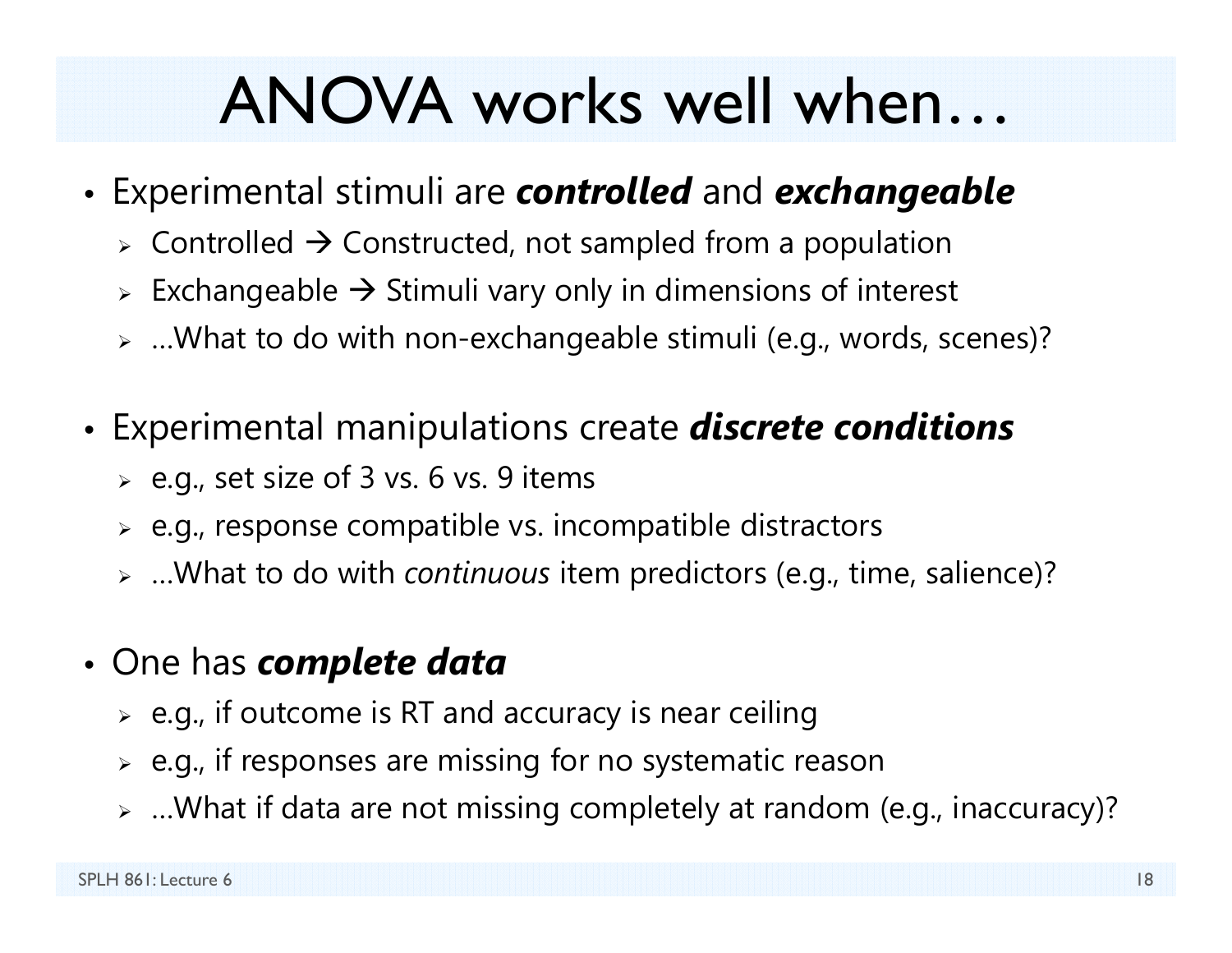# Motivating Example: Psycholinguistic Study Designs

- • Word Recognition Tasks (e.g., Lexical Decision)
	- Word lists are constructed based on targeted dimensions while controlling for other relevant dimensions
	- $\ge$  Outcome = RT to decide if the stimulus is a word or non-word (accuracy is usually near ceiling)
- • Tests of effects of experimental treatment are typically conducted with the person as the unit of analysis…
	- $\triangleright$  Average the responses over words within conditions
		- Contentious fights with reviewers about adequacy of experimental control when using real words as stimuli
		- Long history of debate as to how words as experimental stimuli should be analyzed…  $\mathsf F_1$  ANOVA or  $\mathsf F_2$  ANOVA (or both)?
		- $\,$  F $_1$  only creates a "Language-as-Fixed-Effects Fallacy" (Clark, 1973)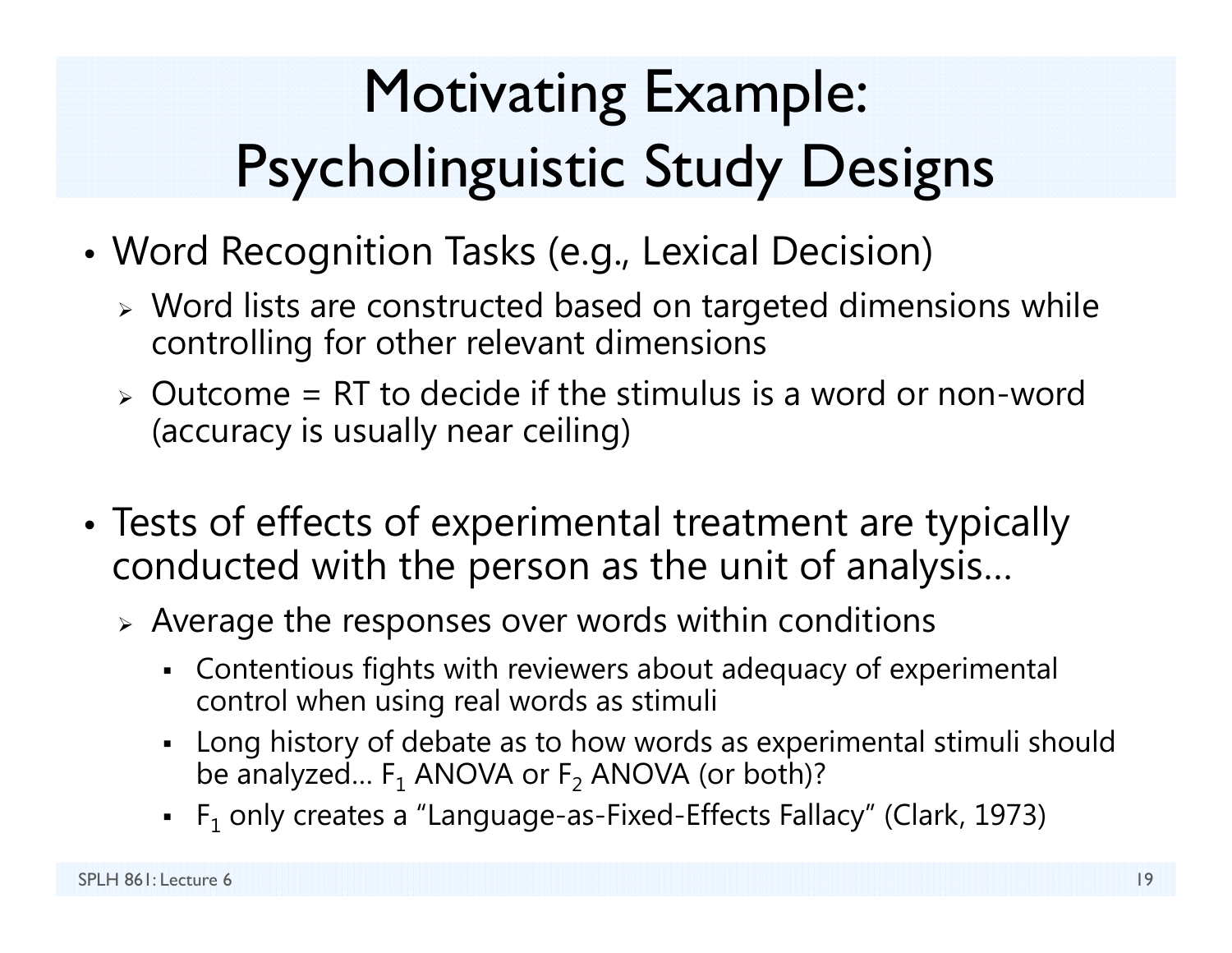# ANOVAs on Summary Data

#### **Original Data per Subject**

|  |                             | Β1                     | B2                    |  |  |  |  |  |  |  |
|--|-----------------------------|------------------------|-----------------------|--|--|--|--|--|--|--|
|  | A1                          | Trial 001<br>Trial 002 | Trial 101<br>Trial102 |  |  |  |  |  |  |  |
|  |                             | Trial 100              | Trial 200             |  |  |  |  |  |  |  |
|  | A <sub>2</sub>              | Trial 201<br>Trial 202 | Trial 301<br>Trial302 |  |  |  |  |  |  |  |
|  |                             | Trial 300              | Trial 400             |  |  |  |  |  |  |  |
|  |                             |                        |                       |  |  |  |  |  |  |  |
|  | <b>Subject Summary Data</b> |                        |                       |  |  |  |  |  |  |  |
|  |                             |                        |                       |  |  |  |  |  |  |  |

|    | B.               |                  |
|----|------------------|------------------|
| A1 | Mean<br>(A1, B1) | Mean<br>(A1, B2) |
| A  | Mean<br>(A2, B1) | Mean<br>(A2, B2) |

**"F <sup>1</sup>" Repeated Measures ANOVA on**  *N* **subjects:**  $RT_{cs} = \gamma_0 + \gamma_1 A_c + \gamma_2 B_c + \gamma_3 A_c B_c + \mathbf{U_{0s}} + \mathbf{e_{cs}}$ 

**"F <sup>2</sup>" Between-Groups ANOVA on**  *T* **trials:**  $RT_{t} = \gamma_{0} + \gamma_{1}A_{t} + \gamma_{2}B_{t} + \gamma_{3}A_{t}B_{t} + e_{t}$ 

#### **Trial Summary Data**

|        | B1                                                                                                                      |
|--------|-------------------------------------------------------------------------------------------------------------------------|
| A1, B1 | Trial $001$ = Mean(Subject 1, Subject 2, Subject N)<br>Trial $002$ = Mean(Subject 1, Subject 2, Subject N)<br>Trial 100 |
| A1, B2 | Trial $101$ = Mean(Subject 1, Subject 2, Subject N)<br>Trial $102$ = Mean(Subject 1, Subject 2, Subject N)<br>Trial 200 |
| A2, B1 | Trial 201 = Mean(Subject 1, Subject 2, Subject N)<br>Trial 202 = Mean(Subject 1, Subject 2, Subject N)<br>Trial 300     |
| A2, B2 | Trial 301 = Mean(Subject 1, Subject 2, Subject N)<br>Trial 302 = Mean(Subject 1, Subject 2, Subject $N$ )<br>Trial 400  |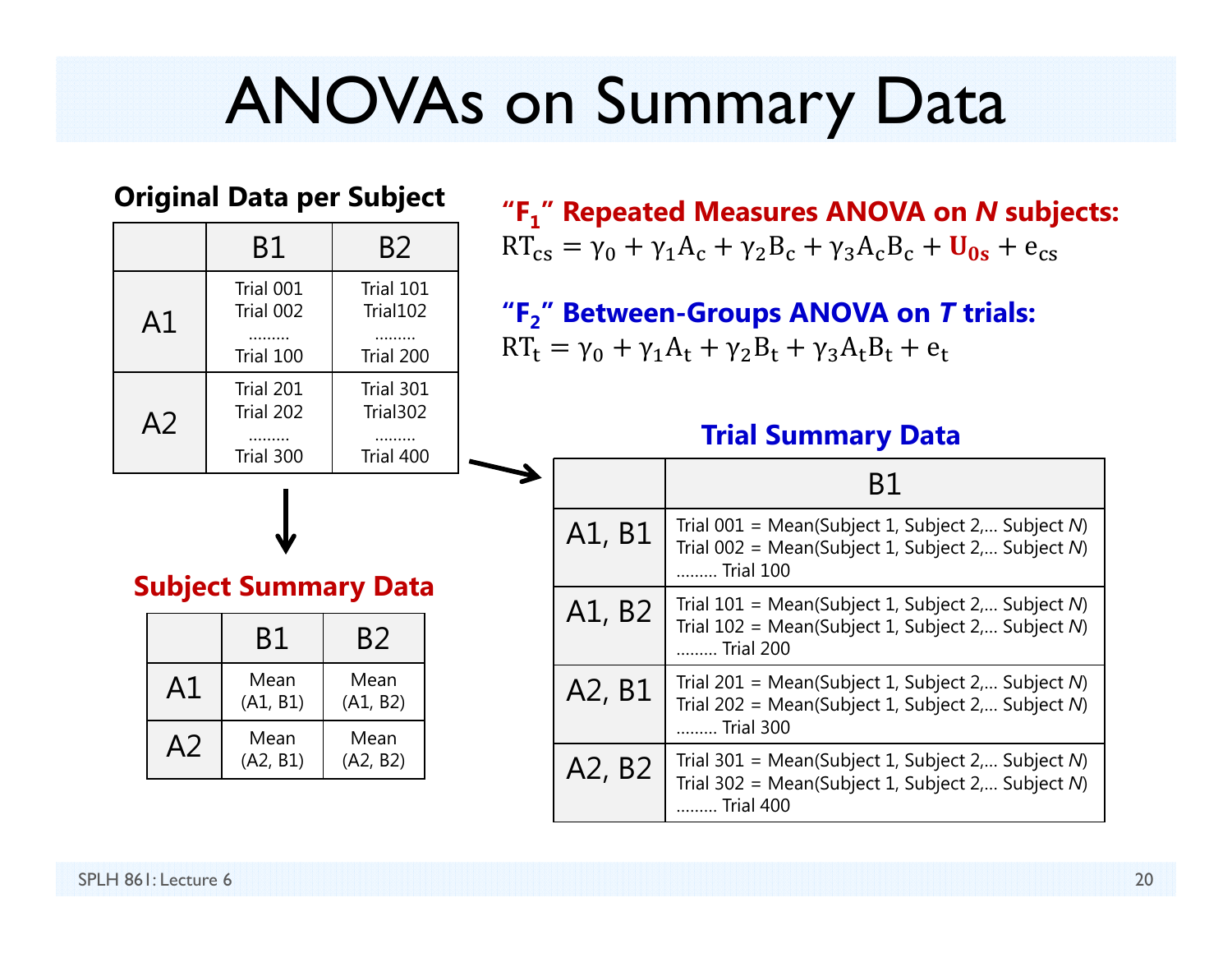# Choosing Amongst ANOVA Models

- F 1 RM ANOVA on **subject** summary data:
	- Assumes trials are fixed—within-condition *trial* variability is gone
- F 2 ANOVA on **trial** summary data:
	- Assumes persons are fixed—within-trial *subject* variability is gone
- • Proposed ANOVA-based resolutions:
	- **► F' → quasi-F test that treats both trials and subjects as random** (Clark, 1973), but requires complete data (least squares)
	- **Min F′** lower-bound of F′ derived from F1 and F2 results, which does not require complete data, but is (too) conservative
	- $\triangleright$  **F**<sub>1</sub> **x** F<sub>2</sub> criterion  $\rightarrow$  effects are only "real" if they are significant in **both F 1 and F 2 models** (aka, death knell for psycholinguists)
	- $\triangleright$  But neither model is complete (two wrongs don't make a right)…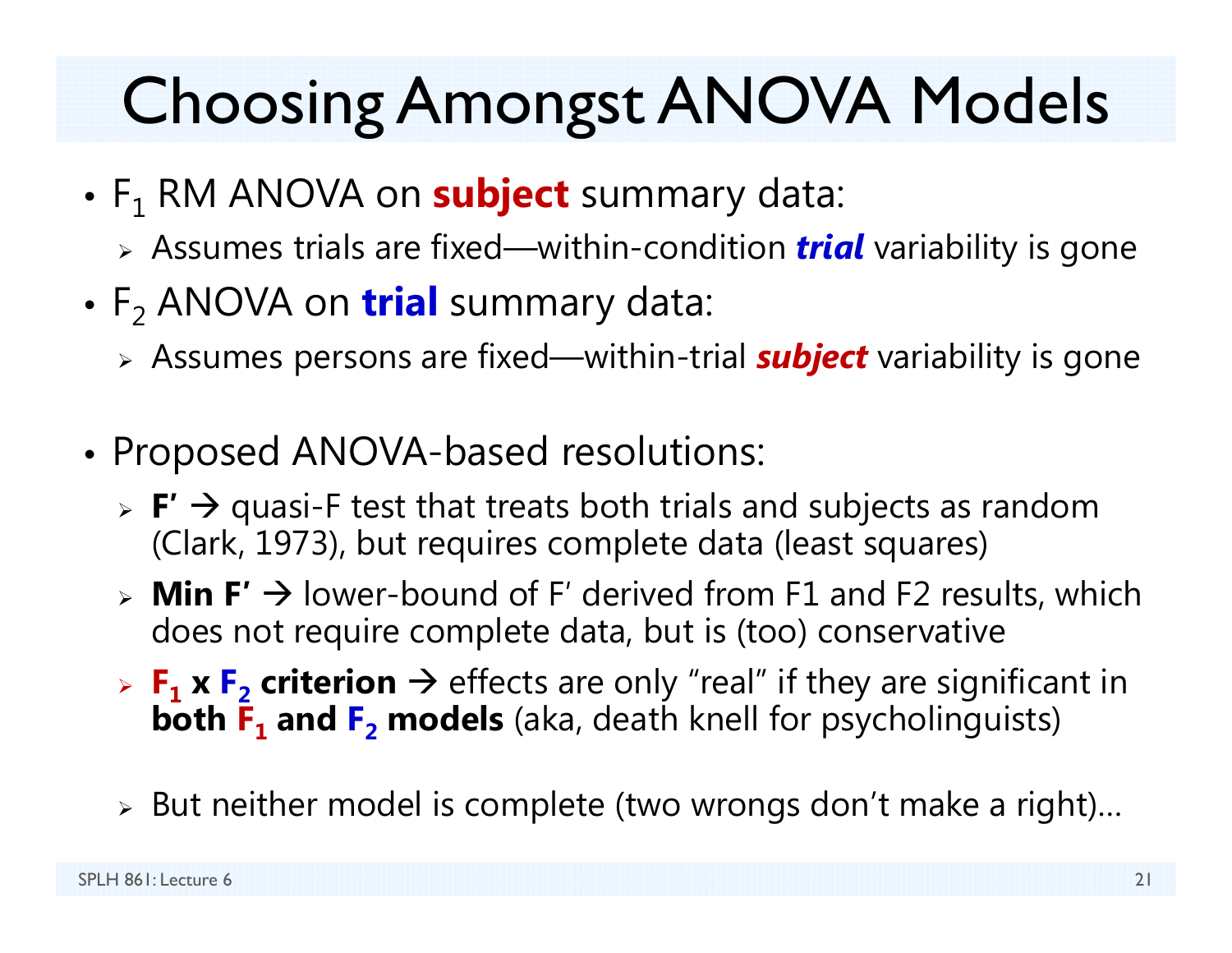# Multilevel Models to the Rescue?

#### **Original Data per Person Pros:**

|                | B1                     | B <sub>2</sub>         |
|----------------|------------------------|------------------------|
| A1             | Trial 001<br>Trial 002 | Trial 101<br>Trial102  |
|                | Trial 100<br>Trial 201 | Trial 200<br>Trial 301 |
| A <sub>2</sub> | Trial 202              | Trial302               |
|                | Trial 300              | Trial 400              |

- •Use all original data, not summaries
- •Responses can be missing at random
- •Can include continuous trial predictors

#### **Cons:**

• **Is still wrong**

Level 1: 
$$
y_{ts} = \beta_{0s} + \beta_{1s}A_{ts} + \beta_{2s}B_{ts} + \beta_{3s}A_{ts}B_{ts} + e_{ts}
$$

Level 2:  $\,\,\beta_{0{\rm s}}=\gamma_{00}+{\rm U}_{0{\rm s}}$  $\beta_{1s} = \gamma_{10}$  $\beta_{2{\scriptscriptstyle S}}=\gamma_{20}$  $\beta_{3s}=\gamma_{30}$ 

Level  $1 =$  Within-Subject Variation (Across Trials)

Level 
$$
2 =
$$
 Between-Subject Variation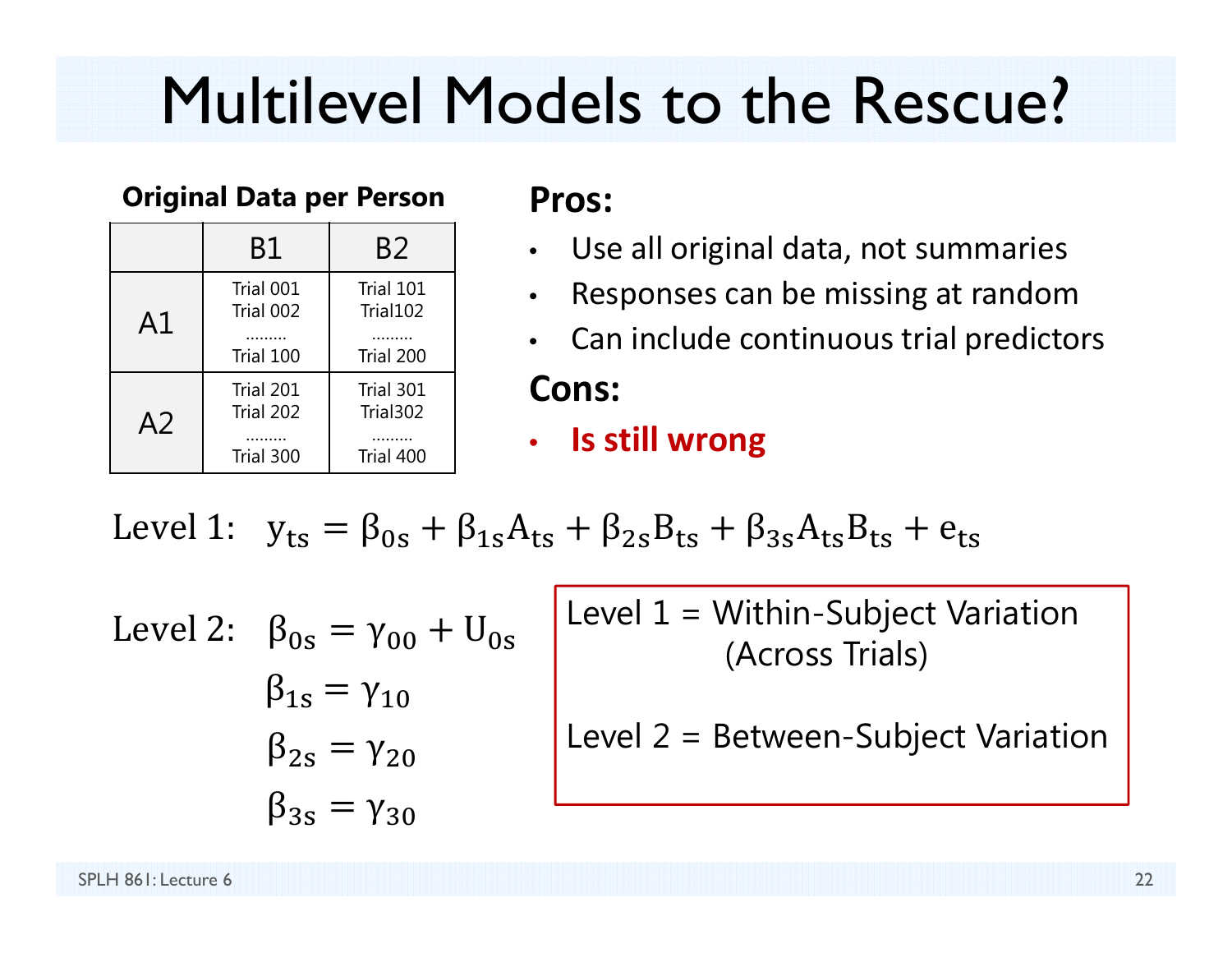### Multilevel Models to the Rescue?

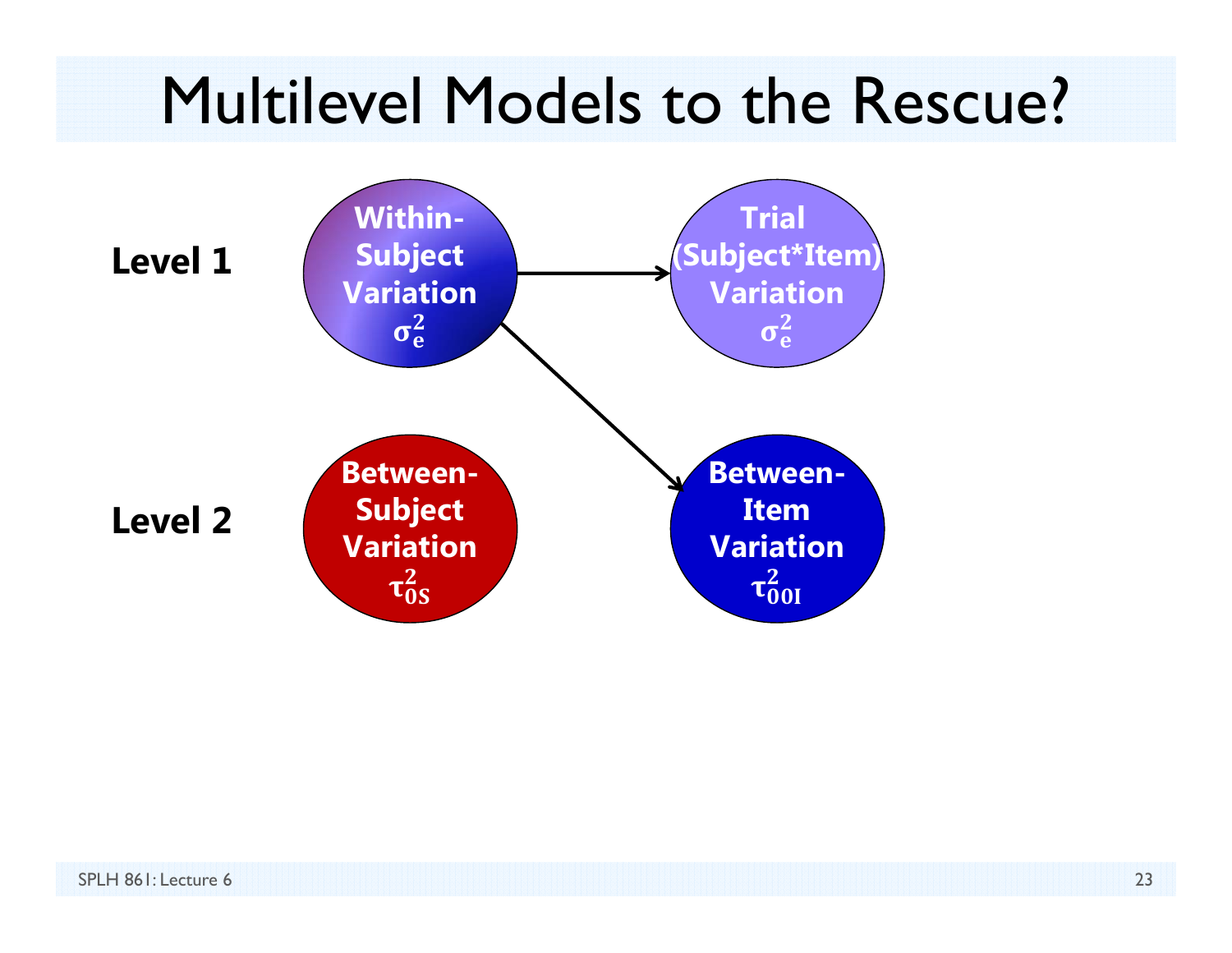#### Empty Means, Crossed Random Effects Models

#### •**Residual-only model:**

 $\triangleright$  RT<sub>tis</sub> = γ<sub>000</sub> +  $e$ <sub>tis</sub>

Note the new symbol for a fixed effect: now ࢽ**) gamma)** instead of  $\boldsymbol{\beta}$  (beta) to follow traditional multilevel model notation…

 $\triangleright$  Assumes no effects (dependency) of subjects or items

#### •**Random subjects model:**

- $\triangleright$  RT<sub>tis</sub> =  $\gamma_{000}$  +  $\bf{U_{00s}}$  +  $\bf{e}_{tis}$
- Models systematic mean differences **between subjects**
- • **Random subjects and items model:** 
	- $\triangleright$  RT<sub>tis</sub> = γ<sub>000</sub> + U<sub>00s</sub> + U<sub>0i0</sub> + e<sub>tis</sub>
	- **Also** models systematic mean differences **between items**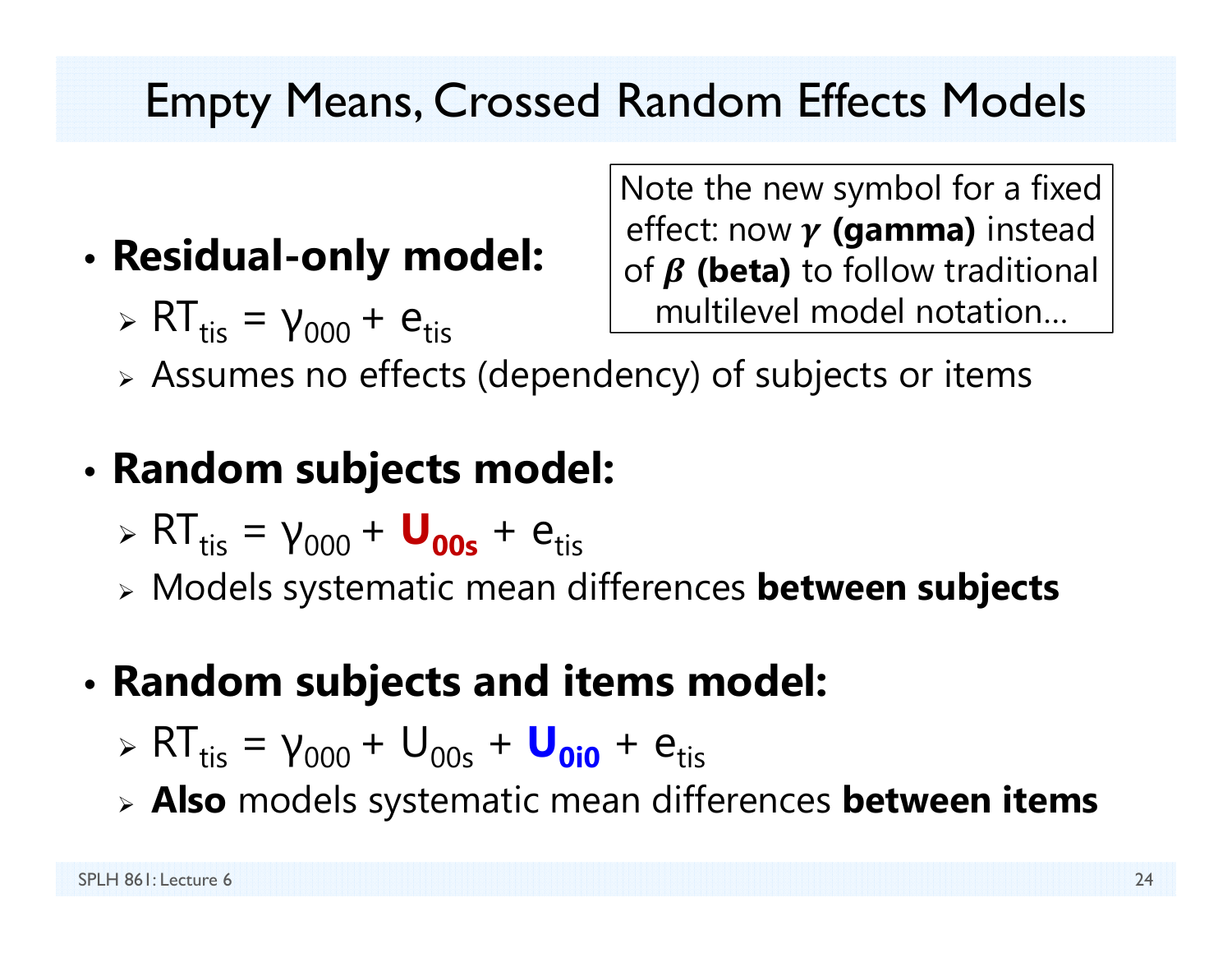# A Better Way of (Multilevel) Life



Random effects over **subjects** of **item** or **trial** predictors can also be tested and predicted.

#### • **Multilevel Model with** *Crossed* **Random Effects:**

୲୧ୱ ଵ ୧ ଶ ୧ ଷ ୧ ୧  $\log \tau$   $\upsilon_{0i0}$   $\tau$   $\upsilon_{tis}$ 



- • Both **subjects** and **items** as random effects:
	- $\triangleright$  Subject predictors explain between-subject mean variation:  $\tau^2_{00\mathrm{S}}$  $\bf{2}$
	- $\triangleright$  Item predictors explain between-item mean variation:  $\tau_{00I}^2$  $\bf{z}$
	- $>$  Trial predictors explain trial-specific residual variation:  $\sigma_{\rm e}^2$  $\mathbf 2$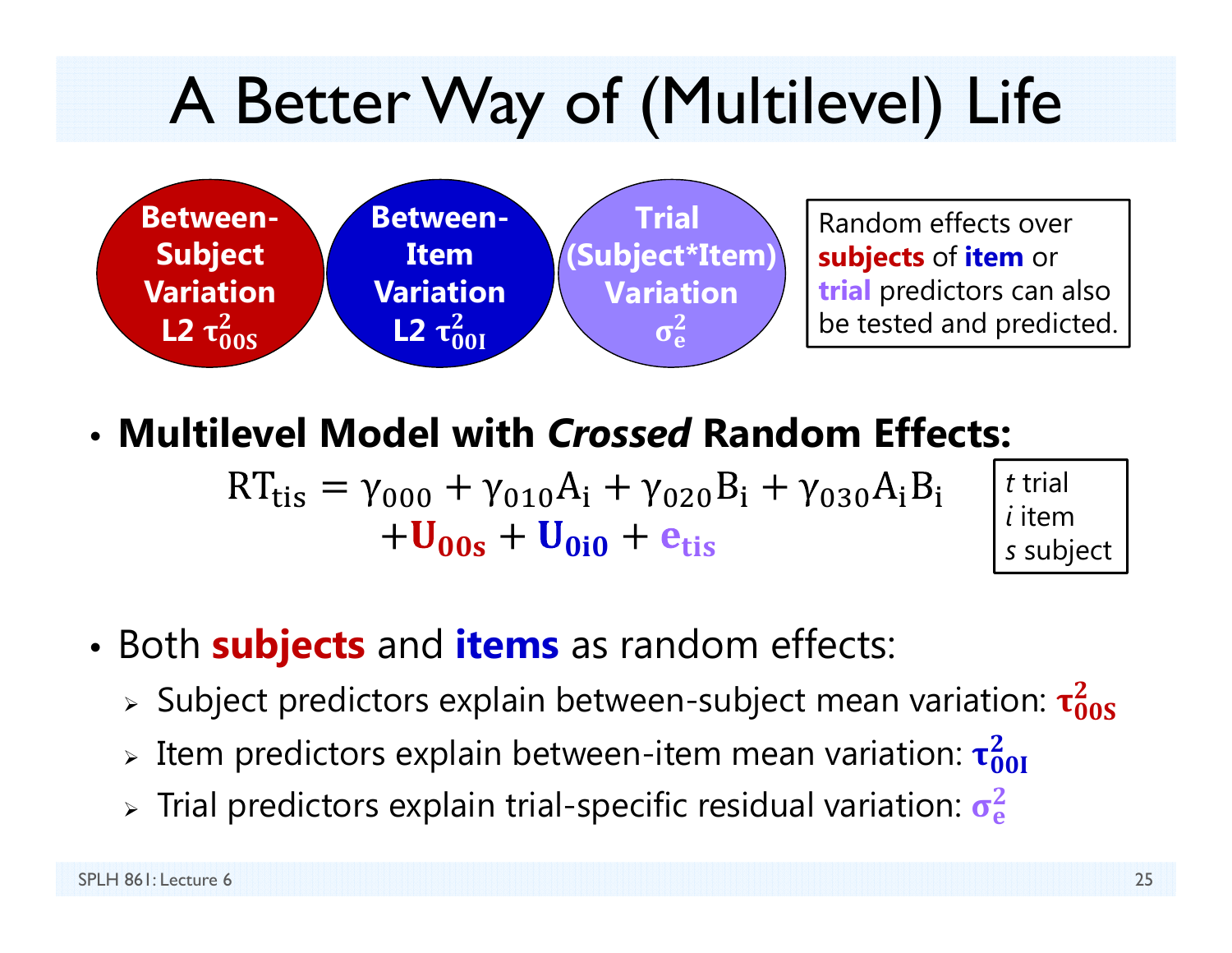#### Example Psycholinguistic Stud y *(Locker, Hoffman, & Bovaird, 2007)*

- Crossed design: 38 subjects by 39 items (words or nonwords)
- Lexical decision task: RT to decide if word or nonword
- 2 word-specific predictors of interest:
	- A: Low/High Phonological Neighborhood Frequency
	- B: Small/Large Semantic Neighborhood Size

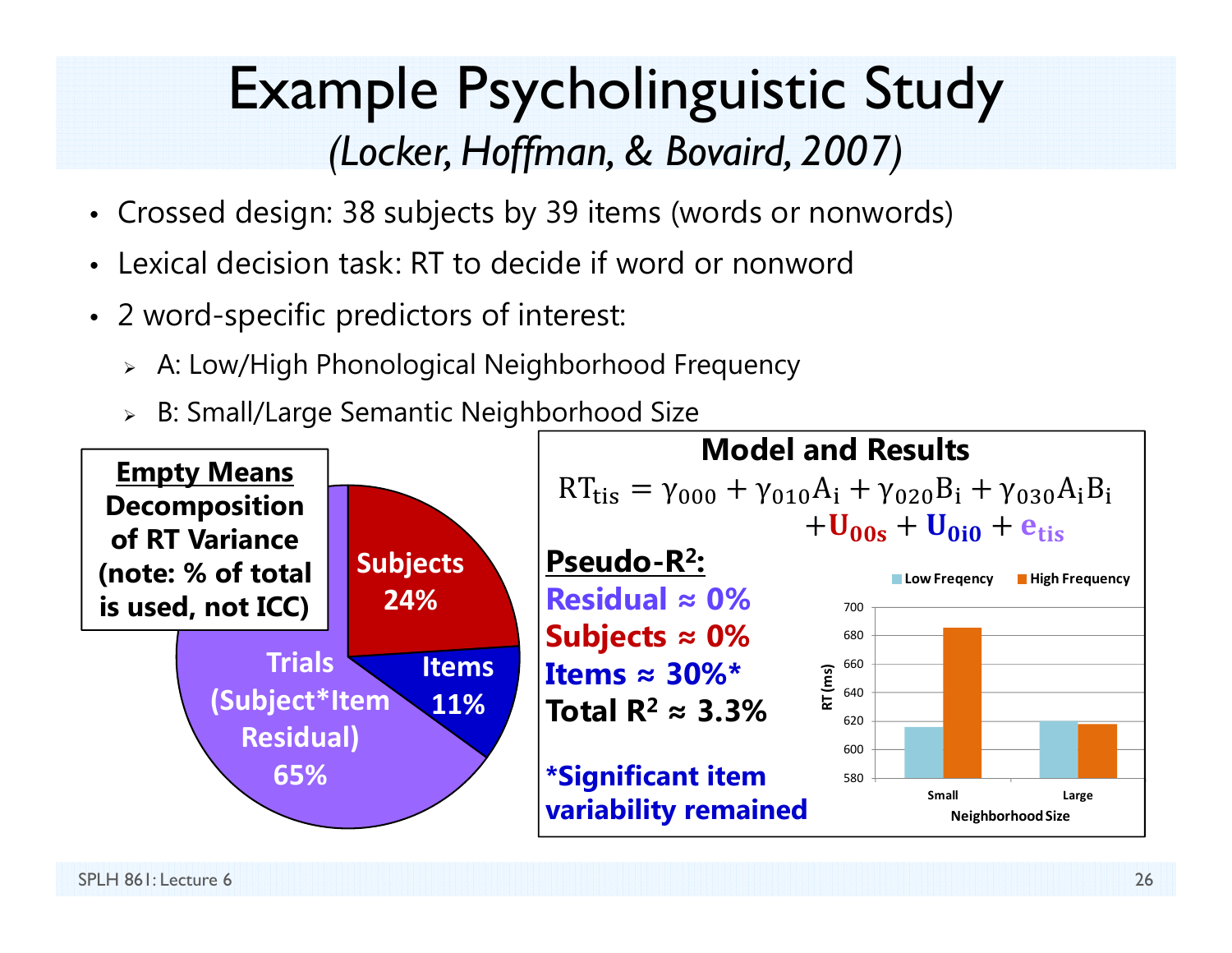# Tests of Fixed Effects by Model

|                            | A: Frequency         | <b>B: Size</b>       | A*B: Interaction |
|----------------------------|----------------------|----------------------|------------------|
|                            | <b>Marginal Main</b> | <b>Marginal Main</b> | of Frequency     |
|                            | <b>Effect</b>        | <b>Effect</b>        | by Size          |
| $F_1$ Subjects             | $F(1,37) = 16.1$     | $F(1,37) = 14.9$     | $F(1,37) = 38.2$ |
| <b>ANOVA</b>               | $p = .0003$          | $p = .0004$          | p < .0001        |
| <b>F<sub>2</sub> Words</b> | $F(1,35) = 5.3$      | $F(1,35) = 4.5$      | $F(1,35) = 5.7$  |
| <b>ANOVA</b>               | $p = .0278$          | $p = .0415$          | $p = .0225$      |
| $F'$ min                   | $F(1,56) = 4.0$      | $F(1,55) = 3.5$      | $F(1,45) = 5.0$  |
| (via ANOVA)                | $p = .0530$          | $p = .0710$          | $p = .0310$      |
| <b>Crossed MLM</b>         | $F(1,32) = 5.4$      | $F(1,32) = 4.6$      | $F(1,32) = 6.0$  |
| (via REML)                 | $p = .0272$          | $p = .0393$          | $p = .0199$      |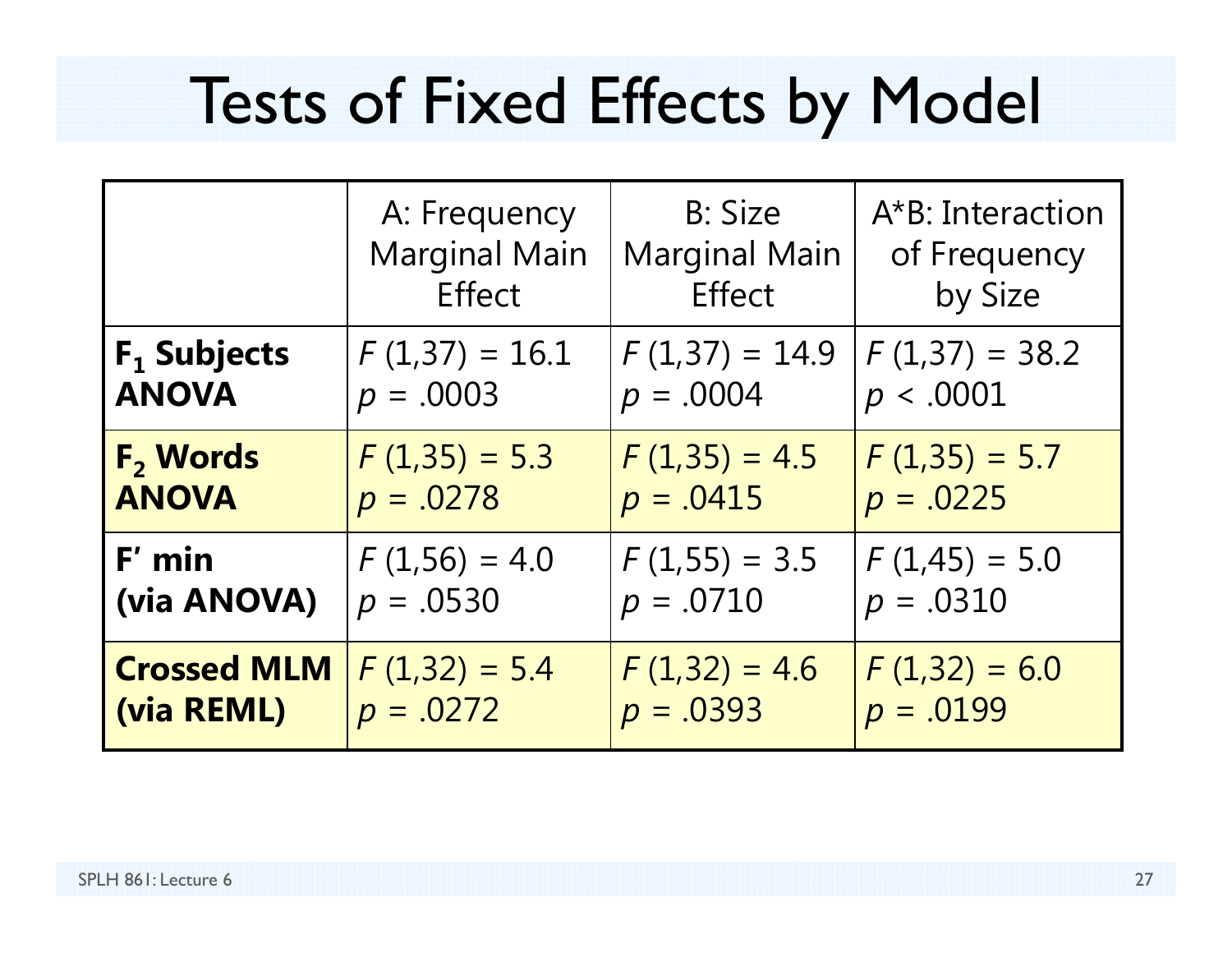# Simulation: Type 1 Error Rates

| Condition              |                     |  | <b>Models</b>                                 |                  |                                             |                                             |                                      |                                              |  |  |
|------------------------|---------------------|--|-----------------------------------------------|------------------|---------------------------------------------|---------------------------------------------|--------------------------------------|----------------------------------------------|--|--|
| Item<br>Variance       | Subject<br>Variance |  | 1:<br><b>Both</b><br>Random<br><b>Effects</b> | Subjects<br>Only | 2: Random 3: Random<br><b>Items</b><br>Only | 4:<br><b>No</b><br>Random<br><b>Effects</b> | 5:<br>F1<br>Subjects<br><b>ANOVA</b> | 6:<br>F <sub>2</sub><br>Item<br><b>ANOVA</b> |  |  |
| <b>Item Effect:</b>    |                     |  |                                               |                  |                                             |                                             |                                      |                                              |  |  |
| $\overline{2}$         | $\overline{2}$      |  | 0.03                                          | 0.09             | 0.03                                        | 0.09                                        | 0.09                                 | 0.03                                         |  |  |
| $\overline{2}$         | 10                  |  | 0.05                                          | 0.14             | 0.05                                        | 0.12                                        | 0.15                                 | 0.05                                         |  |  |
| 10                     | $\overline{2}$      |  | 0.04                                          | 0.32             | 0.04                                        | 0.31                                        | 0.32                                 | 0.04                                         |  |  |
| 10                     | 10                  |  | 0.05                                          | 0.31             | 0.05                                        | 0.29                                        | 0.33                                 | 0.05                                         |  |  |
| <b>Subject Effect:</b> |                     |  |                                               |                  |                                             |                                             |                                      |                                              |  |  |
| $\overline{2}$         | $\overline{2}$      |  | 0.04                                          | 0.04             | 0.12                                        | 0.11                                        | 0.04                                 | 0.12                                         |  |  |
| $\overline{2}$         | 10                  |  | 0.05                                          | 0.05             | 0.34                                        | 0.34                                        | 0.05                                 | 0.36                                         |  |  |
| 10                     | $\overline{2}$      |  | 0.04                                          | 0.03             | 0.12                                        | 0.09                                        | 0.03                                 | 0.12                                         |  |  |
| 10                     | 10                  |  | 0.06                                          | 0.06             | 0.34                                        | 0.31                                        | 0.05                                 | 0.37                                         |  |  |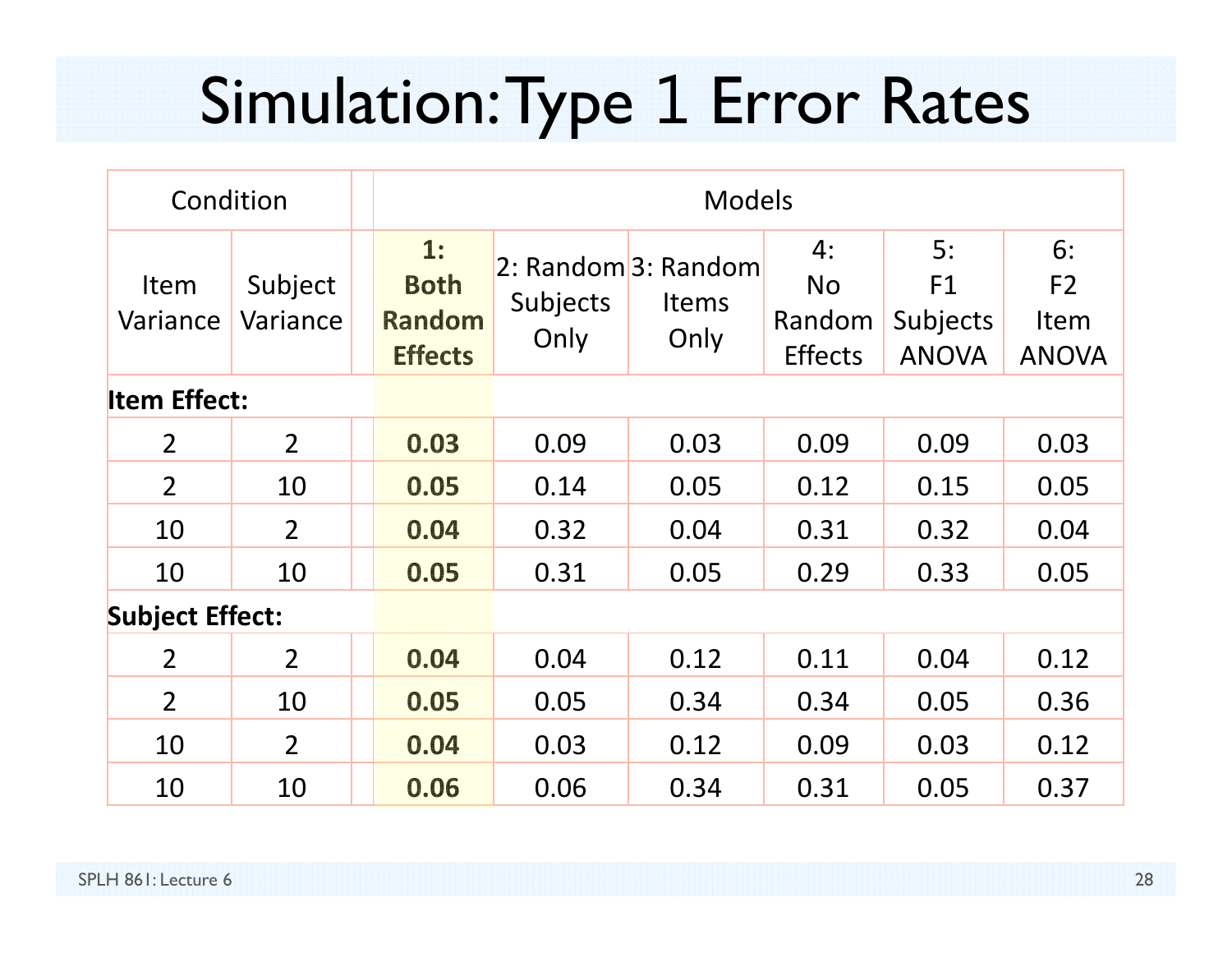#### Model Items as Fixed  $\rightarrow$  Wrong Item Effect

| Condition              |                     |                                        | <b>Models</b>           |                                      |                                             |                                             |                                  |  |  |  |
|------------------------|---------------------|----------------------------------------|-------------------------|--------------------------------------|---------------------------------------------|---------------------------------------------|----------------------------------|--|--|--|
| Item<br>Variance       | Subject<br>Variance | 1:<br>Both<br>Random<br><b>Effects</b> | <b>Subjects</b><br>Only | 2: Random 3: Random<br>Items<br>Only | 4:<br><b>No</b><br>Random<br><b>Effects</b> | 5:<br>F1<br><b>Subjects</b><br><b>ANOVA</b> | 6:<br>F2<br>Item<br><b>ANOVA</b> |  |  |  |
| <b>Item Effect:</b>    |                     |                                        |                         |                                      |                                             |                                             |                                  |  |  |  |
| $\overline{2}$         | $\overline{2}$      | 0.03                                   | 0.09                    | 0.03                                 | 0.09                                        | 0.09                                        | 0.03                             |  |  |  |
| $\overline{2}$         | 10                  | 0.05                                   | 0.14                    | 0.05                                 | 0.12                                        | 0.15                                        | 0.05                             |  |  |  |
| 10                     | $\overline{2}$      | 0.04                                   | 0.32                    | 0.04                                 | 0.31                                        | 0.32                                        | 0.04                             |  |  |  |
| 10                     | 10                  | 0.05                                   | 0.31                    | 0.05                                 | 0.29                                        | 0.33                                        | 0.05                             |  |  |  |
| <b>Subject Effect:</b> |                     |                                        |                         |                                      |                                             |                                             |                                  |  |  |  |
| $\overline{2}$         | $\overline{2}$      | 0.04                                   | 0.04                    | 0.12                                 | 0.11                                        | 0.04                                        | 0.12                             |  |  |  |
| $\overline{2}$         | 10                  | 0.05                                   | 0.05                    | 0.34                                 | 0.34                                        | 0.05                                        | 0.36                             |  |  |  |
| 10                     | $\overline{2}$      | 0.04                                   | 0.03                    | 0.12                                 | 0.09                                        | 0.03                                        | 0.12                             |  |  |  |
| 10                     | 10                  | 0.06                                   | 0.06                    | 0.34                                 | 0.31                                        | 0.05                                        | 0.37                             |  |  |  |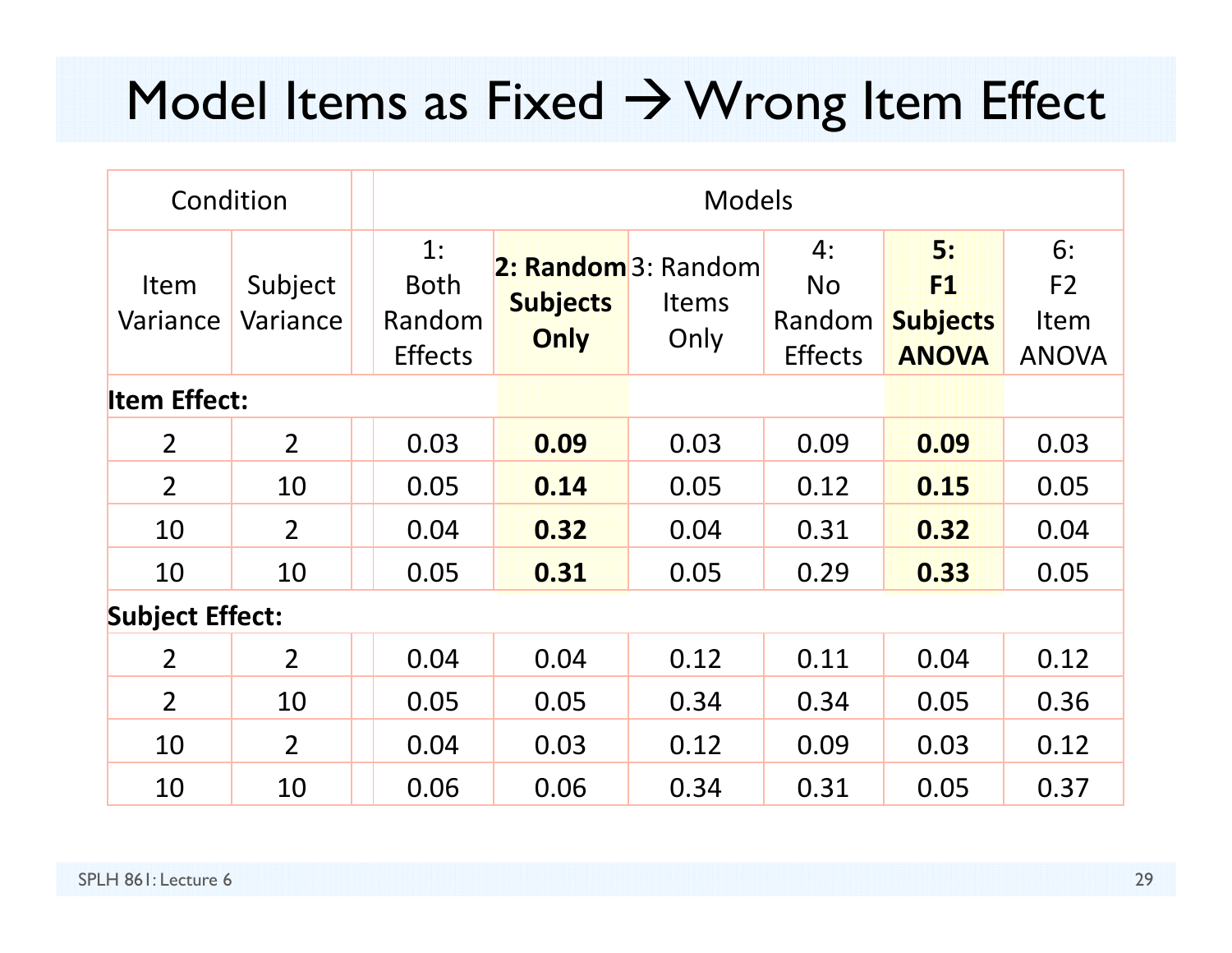#### Model Subjects as Fixed  $\rightarrow$  Wrong Subject Effect

| Condition              |                     |                                               | <b>Models</b>    |                                      |                                             |                                      |                                         |  |  |
|------------------------|---------------------|-----------------------------------------------|------------------|--------------------------------------|---------------------------------------------|--------------------------------------|-----------------------------------------|--|--|
| Item<br>Variance       | Subject<br>Variance | 1:<br><b>Both</b><br>Random<br><b>Effects</b> | Subjects<br>Only | 2: Random 3: Random<br>Items<br>Only | 4:<br><b>No</b><br>Random<br><b>Effects</b> | 5:<br>F1<br>Subjects<br><b>ANOVA</b> | 6:<br>F2<br><b>Item</b><br><b>ANOVA</b> |  |  |
|                        | <b>Item Effect:</b> |                                               |                  |                                      |                                             |                                      |                                         |  |  |
| $\overline{2}$         | $\overline{2}$      | 0.03                                          | 0.09             | 0.03                                 | 0.09                                        | 0.09                                 | 0.03                                    |  |  |
| $\overline{2}$         | 10                  | 0.05                                          | 0.14             | 0.05                                 | 0.12                                        | 0.15                                 | 0.05                                    |  |  |
| 10                     | $\overline{2}$      | 0.04                                          | 0.32             | 0.04                                 | 0.31                                        | 0.32                                 | 0.04                                    |  |  |
| 10                     | 10                  | 0.05                                          | 0.31             | 0.05                                 | 0.29                                        | 0.33                                 | 0.05                                    |  |  |
| <b>Subject Effect:</b> |                     |                                               |                  |                                      |                                             |                                      |                                         |  |  |
| $\overline{2}$         | $\overline{2}$      | 0.04                                          | 0.04             | 0.12                                 | 0.11                                        | 0.04                                 | 0.12                                    |  |  |
| $\overline{2}$         | 10                  | 0.05                                          | 0.05             | 0.34                                 | 0.34                                        | 0.05                                 | 0.36                                    |  |  |
| 10                     | $\overline{2}$      | 0.04                                          | 0.03             | 0.12                                 | 0.09                                        | 0.03                                 | 0.12                                    |  |  |
| 10                     | 10                  | 0.06                                          | 0.06             | 0.34                                 | 0.31                                        | 0.05                                 | 0.37                                    |  |  |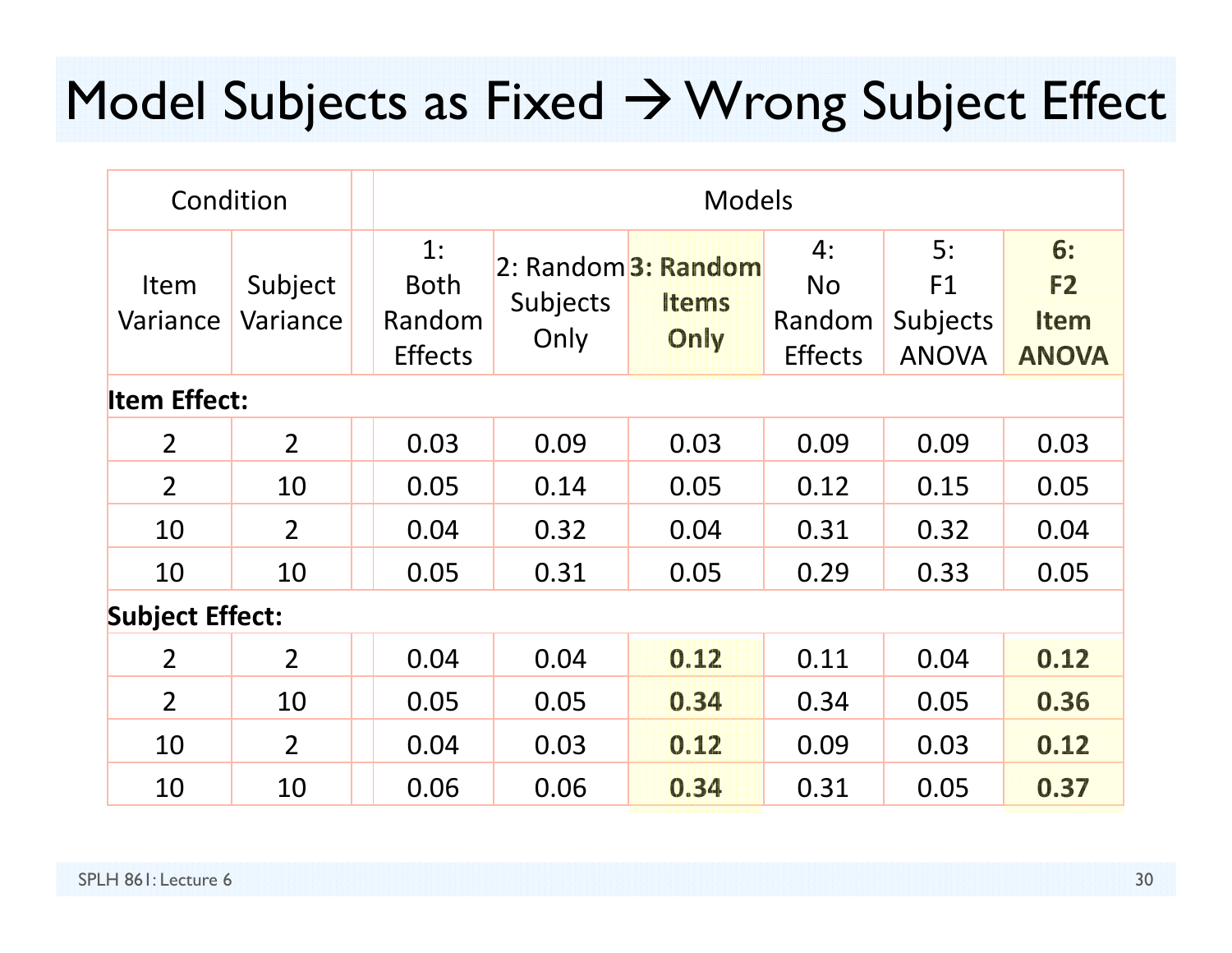# Random Slopes

- In addition to allowing each subject his or her own intercept for a mean difference, we can also test (using a −2LL LRT) whether subjects show individual differences in their effect of an item predictor  $\rightarrow$  random slope
- For example:  $\mathrm{RT}_{\mathrm{tis}} = \gamma_{000} + \gamma_{010} \mathrm{A_i} + \gamma_{020} \mathrm{B_i} + \gamma_{030} \mathrm{A_i} \mathrm{B_i}$  $+U_{00s}$   $+|U_{01s}A_i|$  +  $U_{0i0}$  +  $e_{tis}$ 
	- $\triangleright$  The new $|{\bf U_{01s}}{\rm A_i}|$ term is a subject-specific deviation that creates a **subject-specific effect of item predictor A**
	- $\triangleright$  As with all random effects, we estimate its **variance** (as  $\tau_{U01}^2$ ) instead of the separate subject values—this variance can then **be predicted via interactions of A by subject predictors**, allowing us to test why some subjects show a stronger effect of the item predictor
	- $\triangleright$  It also creates heterogeneity of variance and covariance across outcomes as a function of the levels of the A predictor
- Random slopes of predictor effects over people are also technically possible (but harder to envision in practice)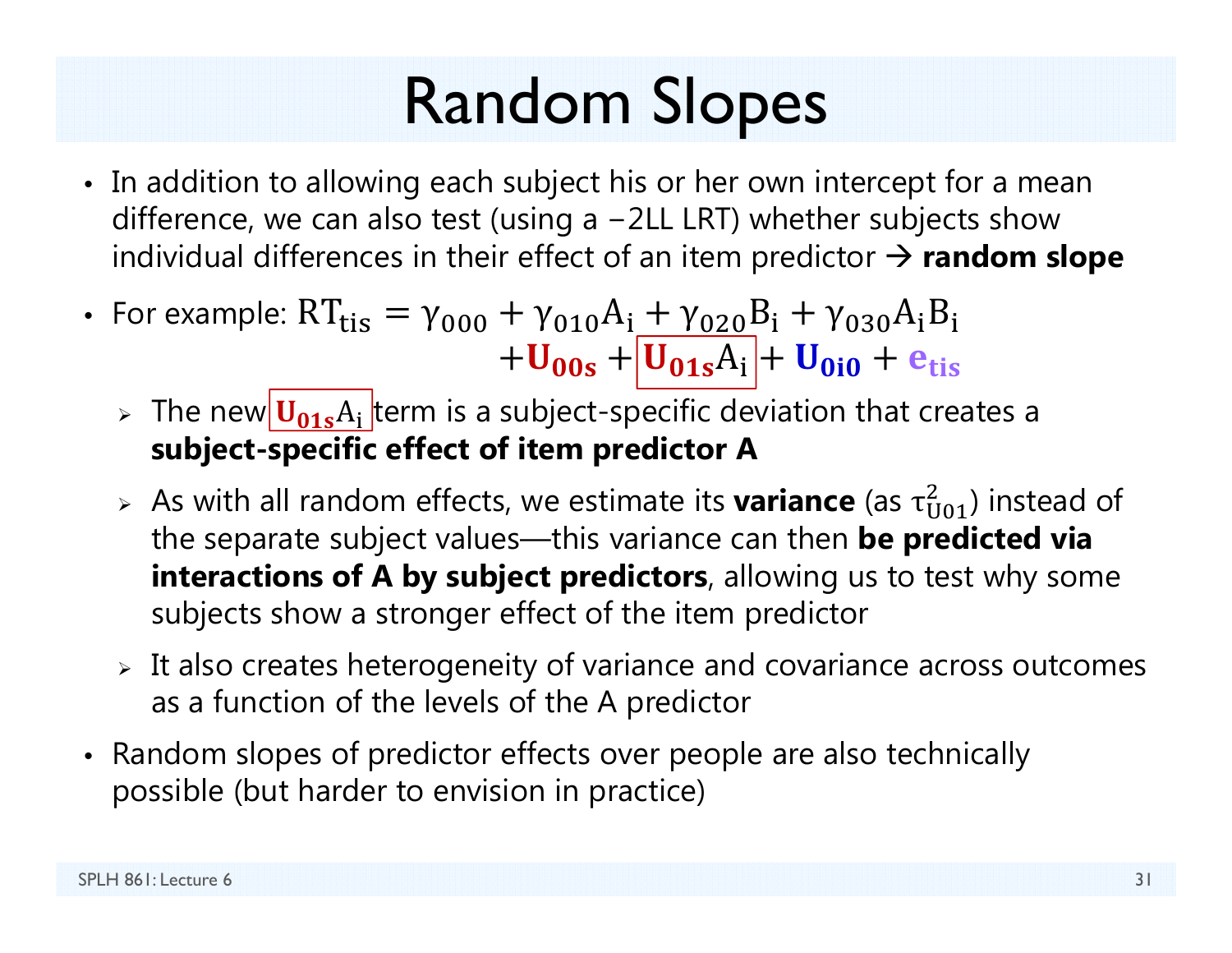#### Explanation of Random Effects Variances

- • We can test the significance of a random intercept or slope variance, but the variances do not have inherent meaning
	- e.g., "I have a significant fixed effect of item predictor A of **γ010 = 70**, so the slope for predictor A is 70 on average. I also have a significant random slope variance of  $\boldsymbol{\tau_U^2}$  $\frac{2}{1001}$  = **372**, so people need their own slopes for the effect of A. But how much is a variance of **372**, really?"

#### •**95% Random Effects Confidence Intervals** can tell you

- $\triangleright\;$  Can be calculated for each effect <u>that is random i</u>n your model
- $\triangleright$  Provide range around the fixed effect within which 95% of your sample is predicted to fall, based on your random effect variance:

Random Effect 95% CI = fixed effect  $\pm (1.96*\sqrt{\text{Random Variance}})$ 

Slope for A 95% CI =  $\gamma_{010} \pm \left(1.96*\sqrt{\tau_{U_{10}}^2}\right) \rightarrow 70 \pm \left(1.96*\sqrt{372}\right)$  = 32 to 107

 $\triangleright$  Predictor A has a positive slope = 70 on average, and people's individual slopes for A are predicted to range from 32 to 107 (the A effect varies)